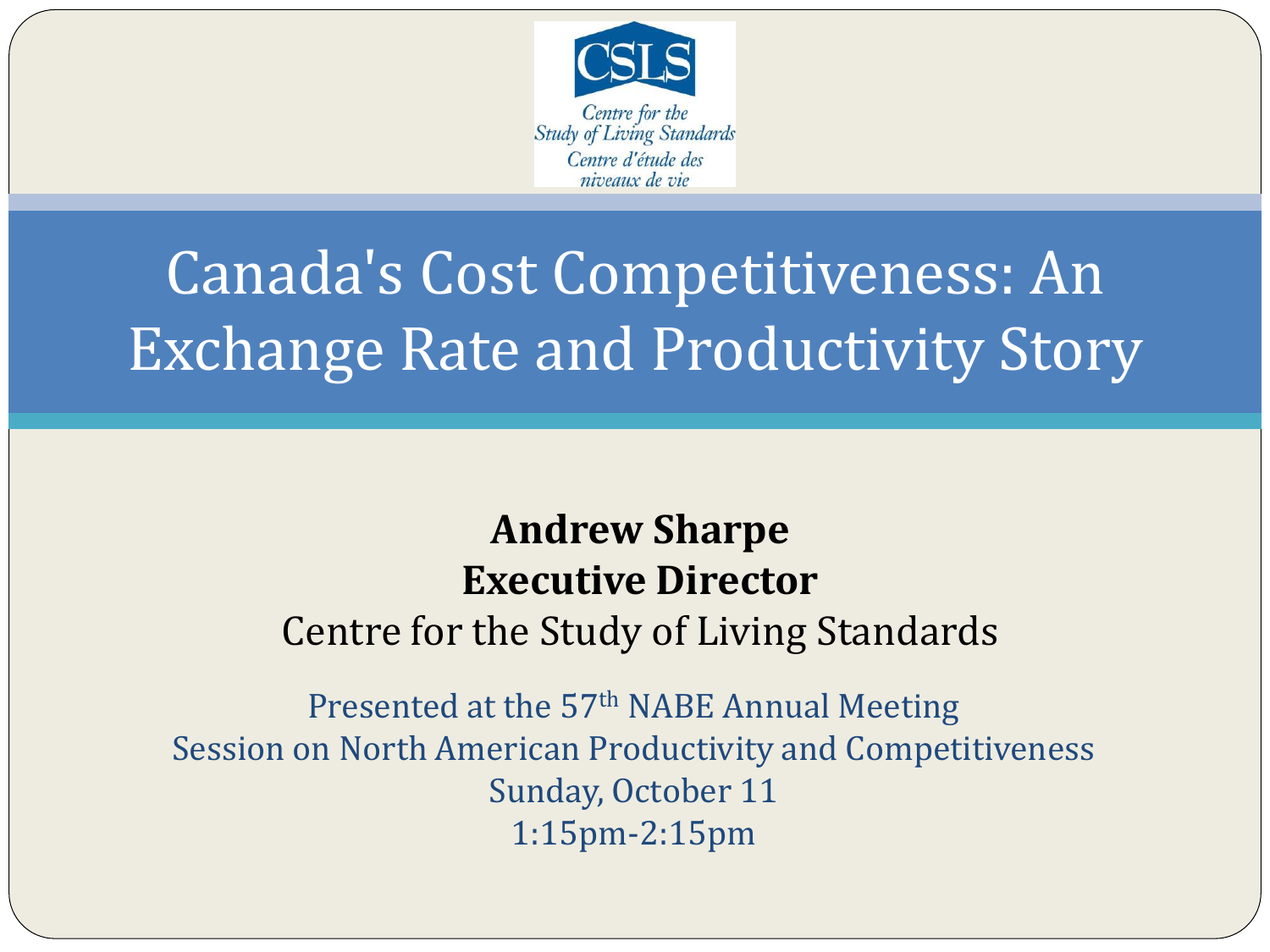## Outline of Presentation

### I. Cost Competitiveness Trends

- I. Business Sector
- II. Manufacturing
- II. Exchange Rate Trends
- III. Productivity Explanations
	- I. Growth Accounting
	- II. Demand Conditions
	- III. Investment
	- IV. Innovation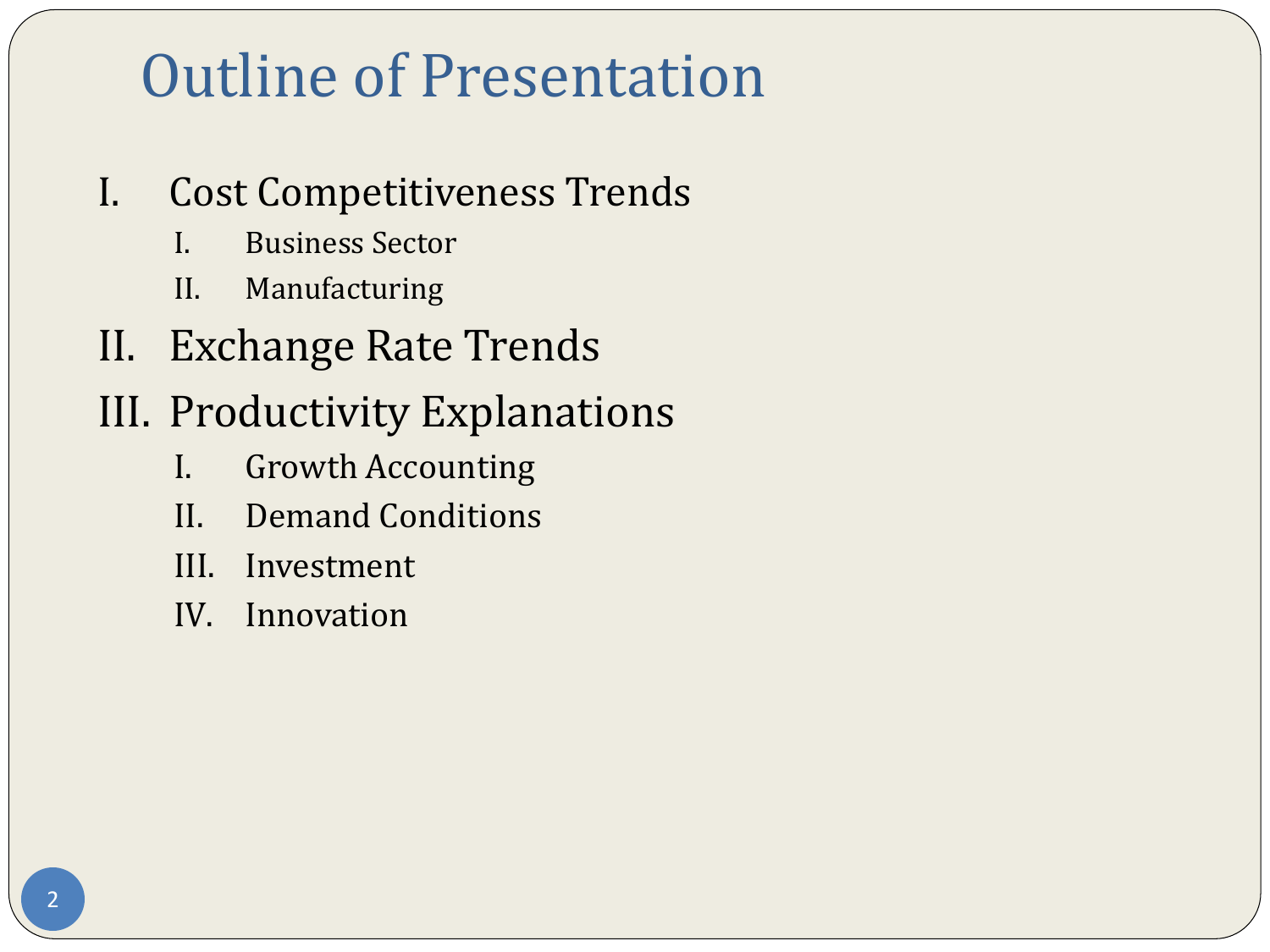Cost Competitiveness Trends: Business Sector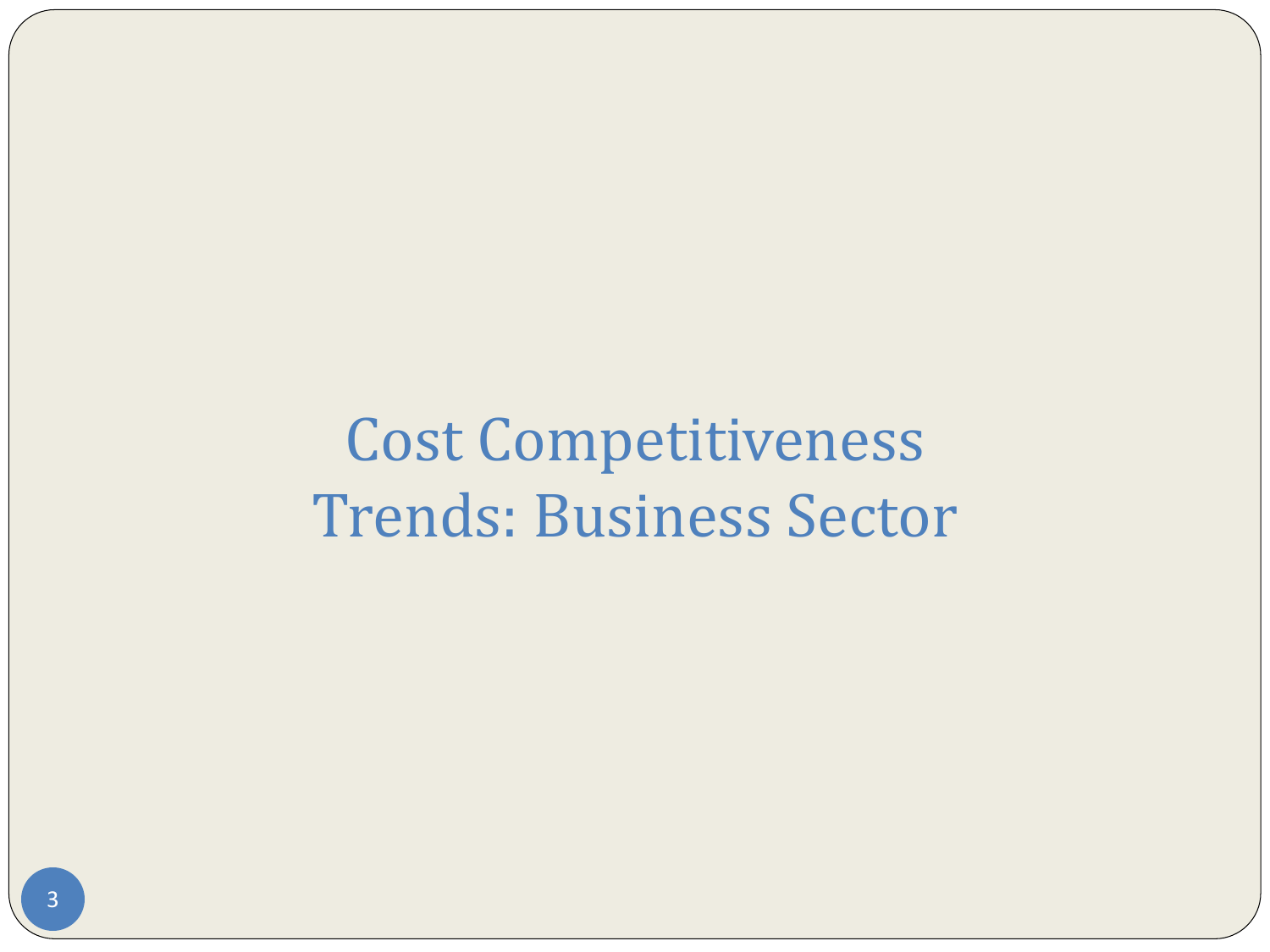#### 1.0 1.0 3.0 3.1 2.0 4.3 2.1 2.1 1.0 0.0 1.0 2.0 3.0 4.0 5.0 Unit labour costs in US dollars Exchange rate Unit labour costs in national currency Total nominal compensation per hour worked in national currency Labour productivity (output per hour) in national currency **% Unit Labour Cost Growth, U.S. Dollars, Business Sector, Canada and the United States, Compound Average Annual Growth Rate, 2000-2014** ■ United States ■ Canada

Source: CANSIM 383-0008 and BLS Labour Productivity and Costs Program.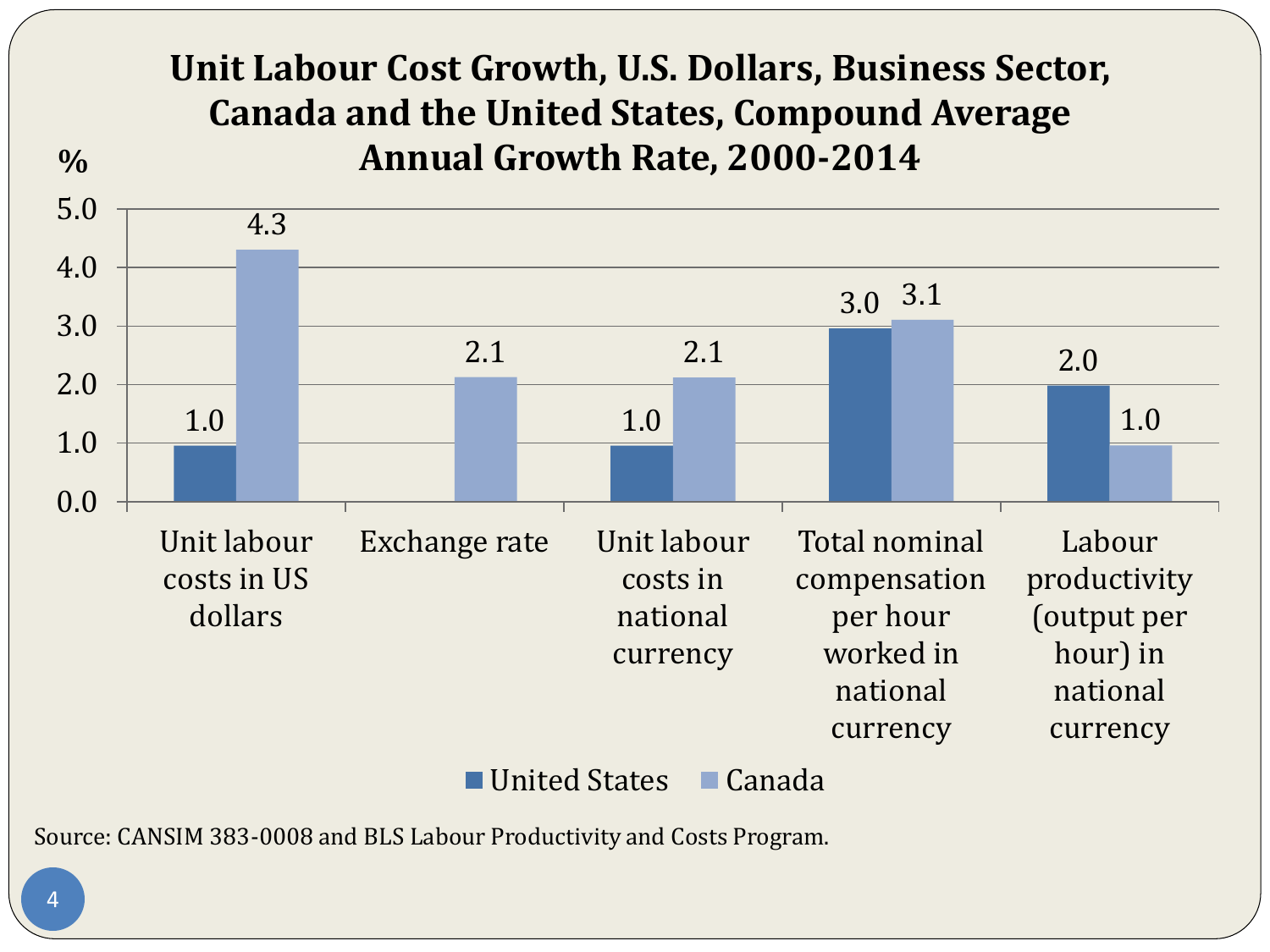### **Unit Labor Costs, Business Sector, United States and Canada, U.S. Dollars, 2000=100, 1981-2014** United States

Canada

 1987<br>1995 1995 1996<br>1995 1996 1996 1996<br>2006 1996 1996 1997<br>2006 1998 1999 199

Source: CANSIM 383-0008 and BLS Labour Productivity and Costs Program.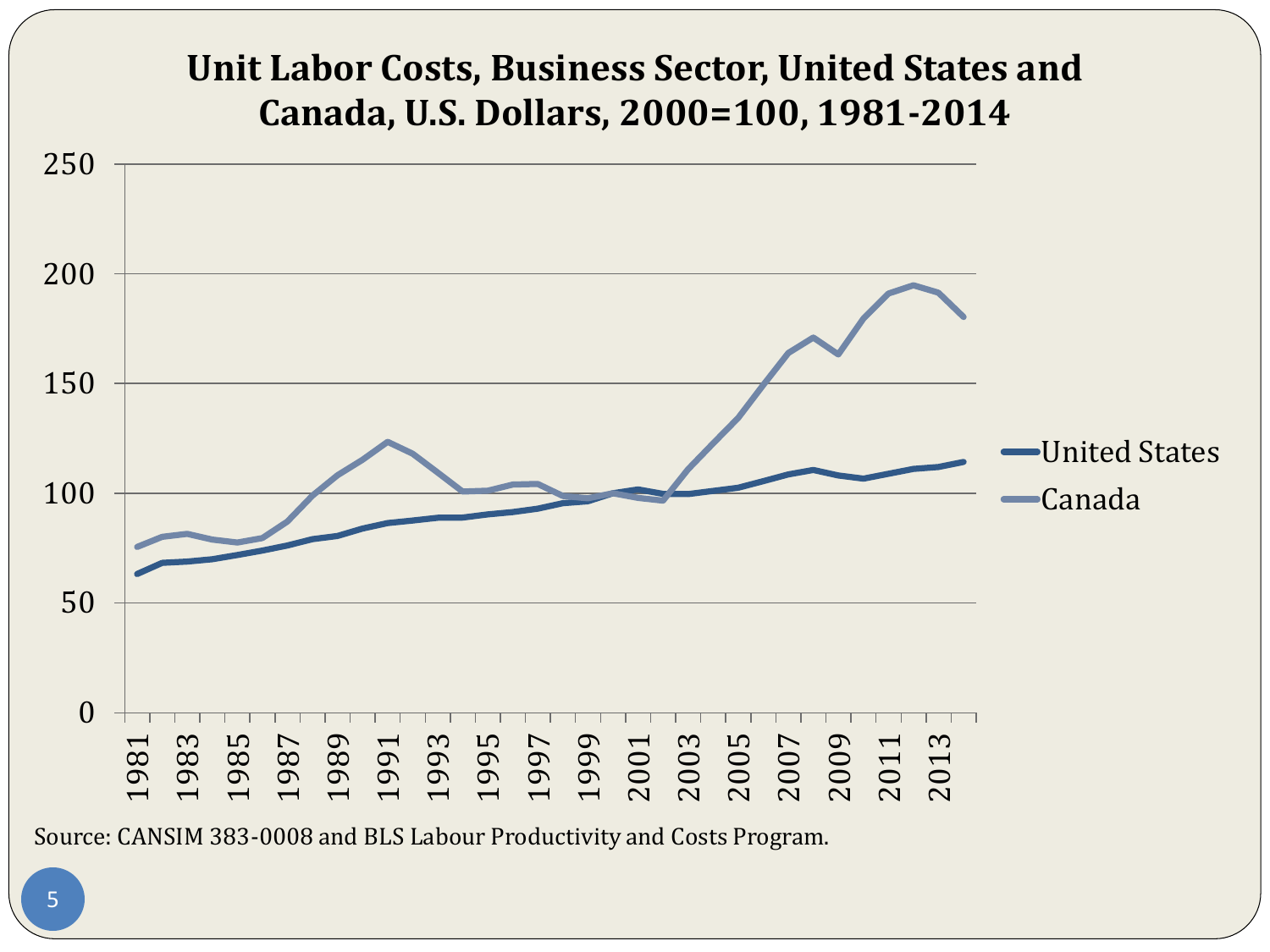### **Nominal Hourly Compensation, Business Sector, United States and Canada, National Currency, 2000=100, 1981-2014**



Source: CANSIM 383-0008 and BLS Labour Productivity and Costs Program.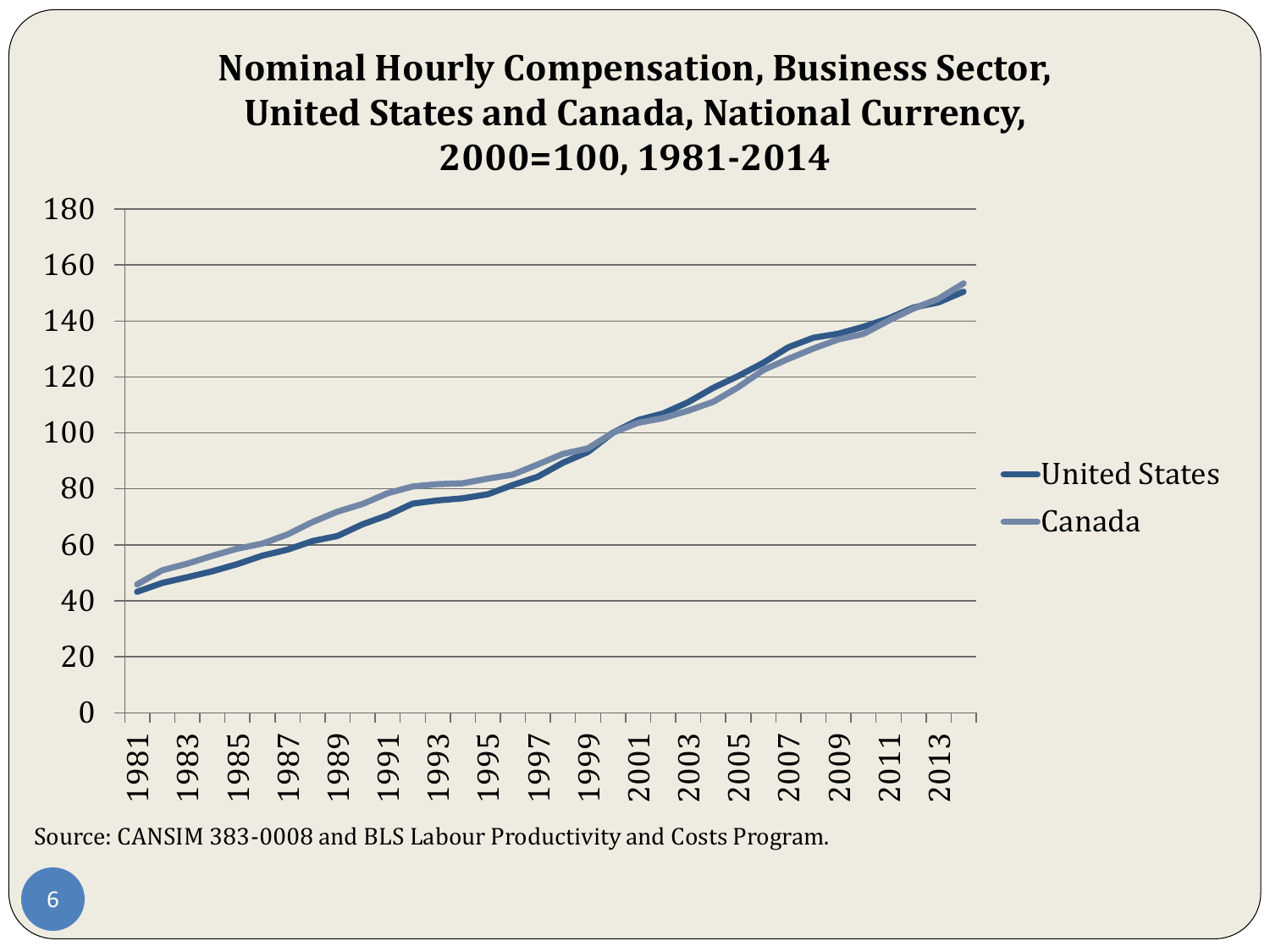#### **Output, Business Sector, United States and Canada, National Currency, 2000=100, 1981-2014**

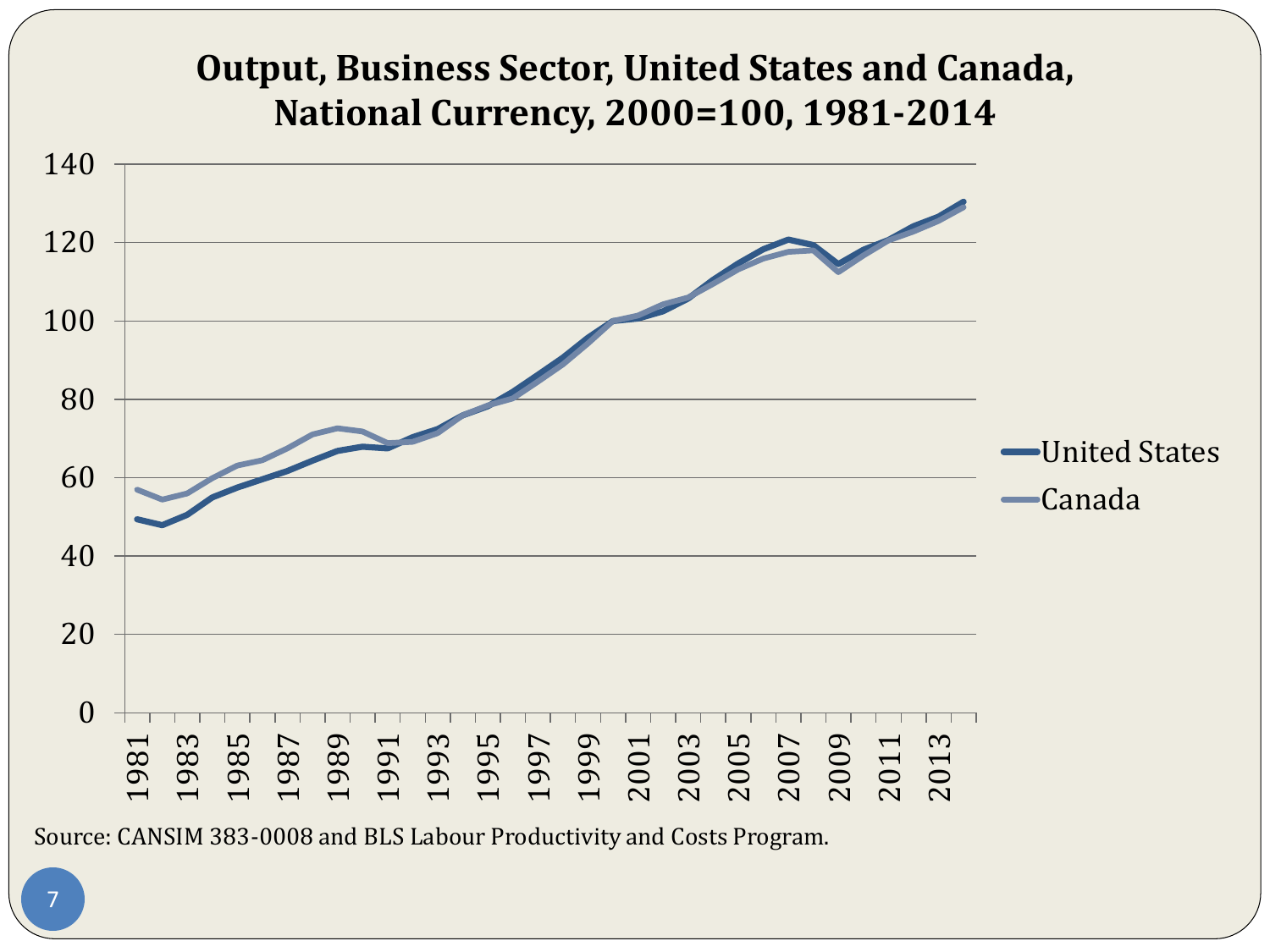

Source: CANSIM 383-0008 and BLS Labour Productivity and Costs Program.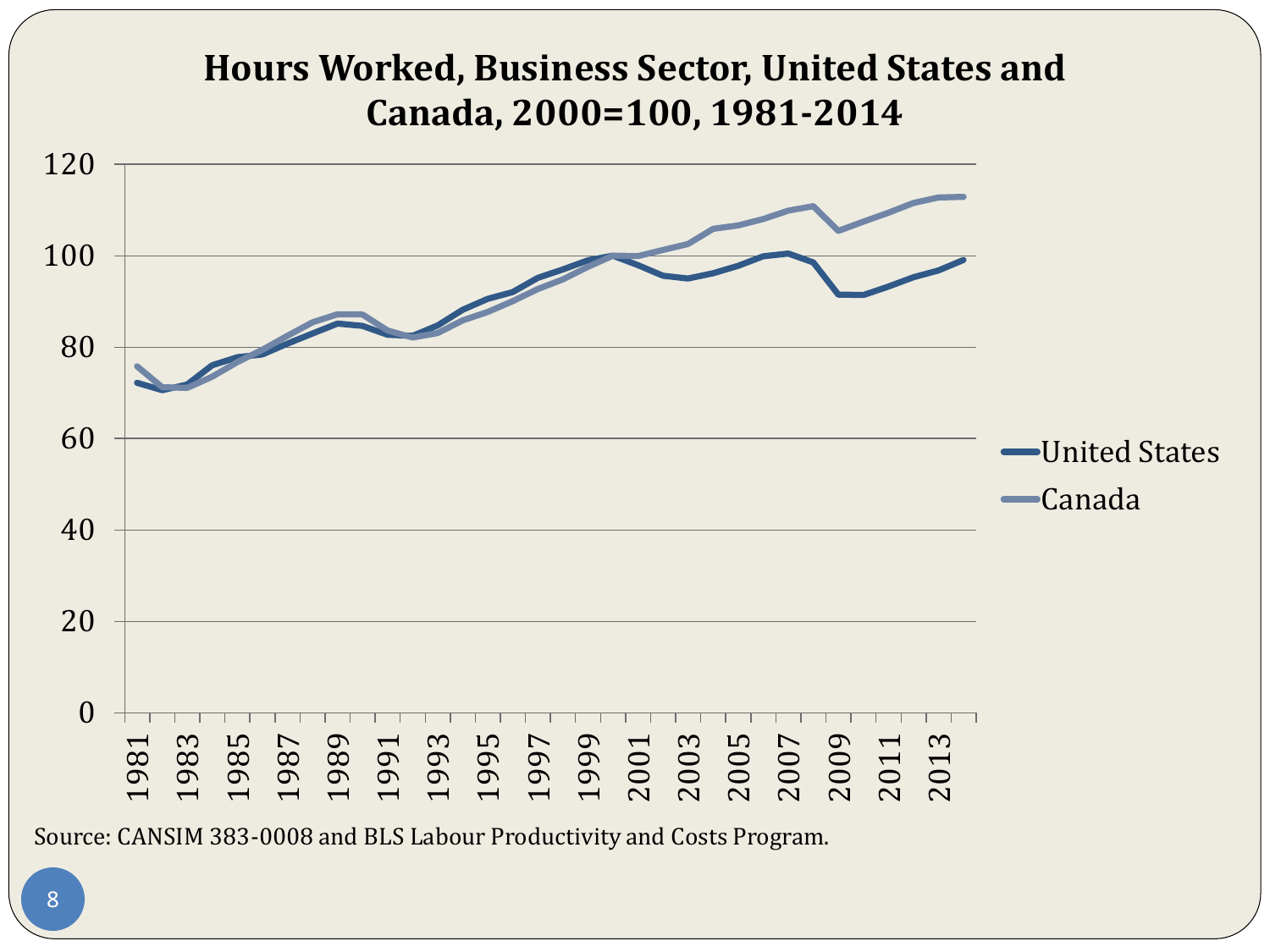#### **Output Per Hour, Business Sector, United States and Canada, National Currency, 2000=100, 1981-2014**

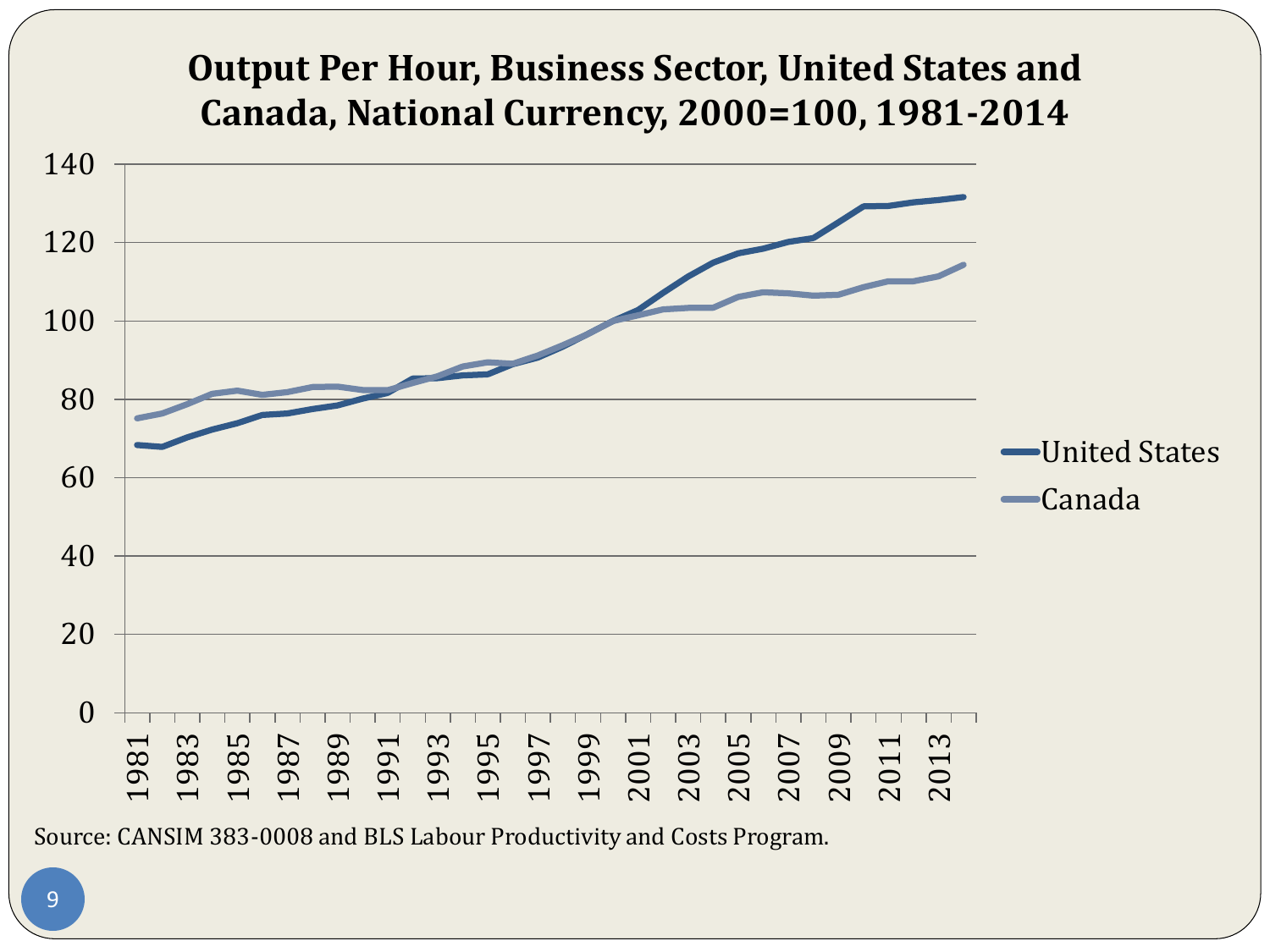### **Relative Labour Productivity Levels (GDP per hour) in the Business Sector, 1969-2014 (Canada as % of the United States)**

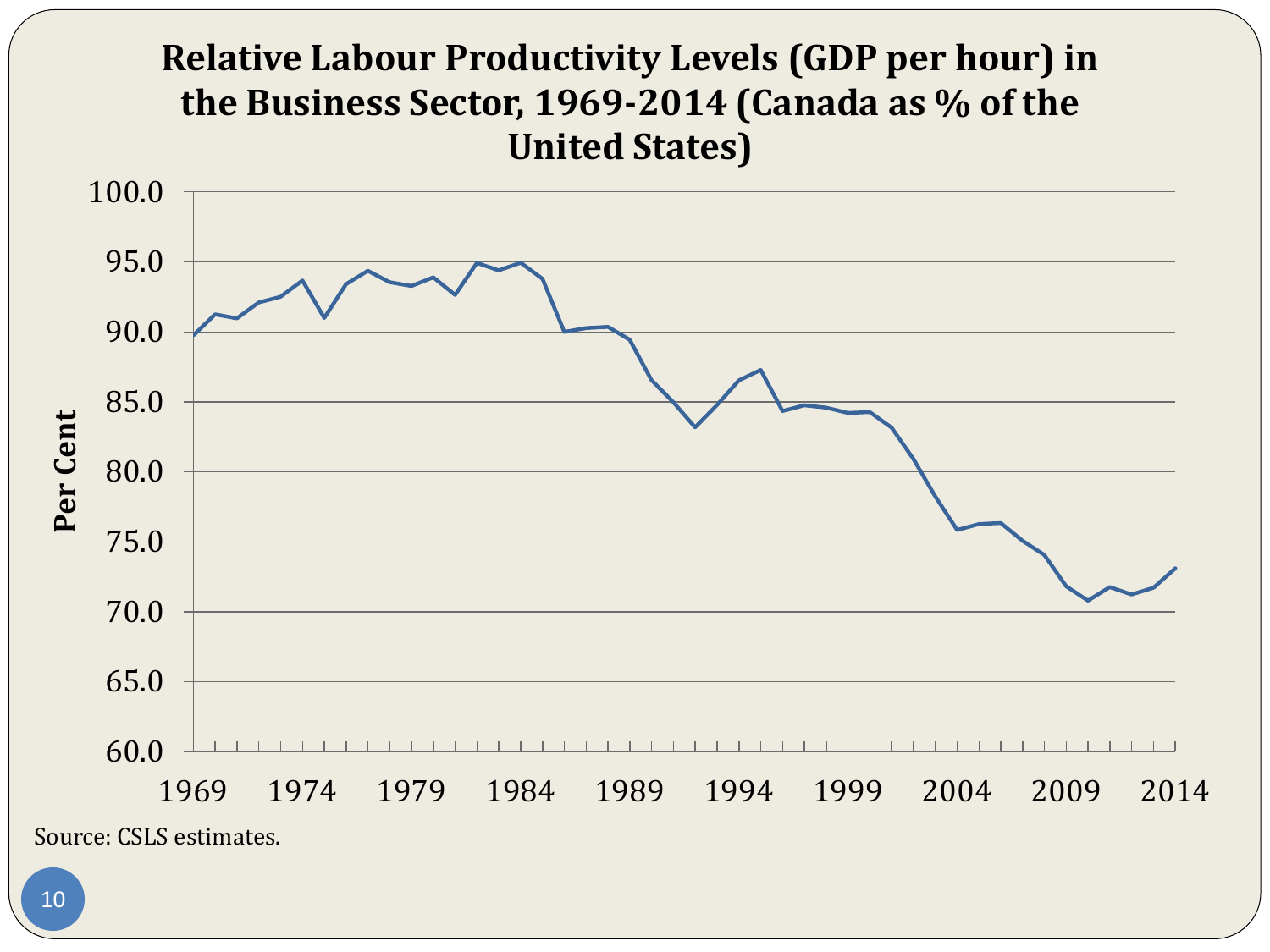Cost Competitiveness Trends: Manufacturing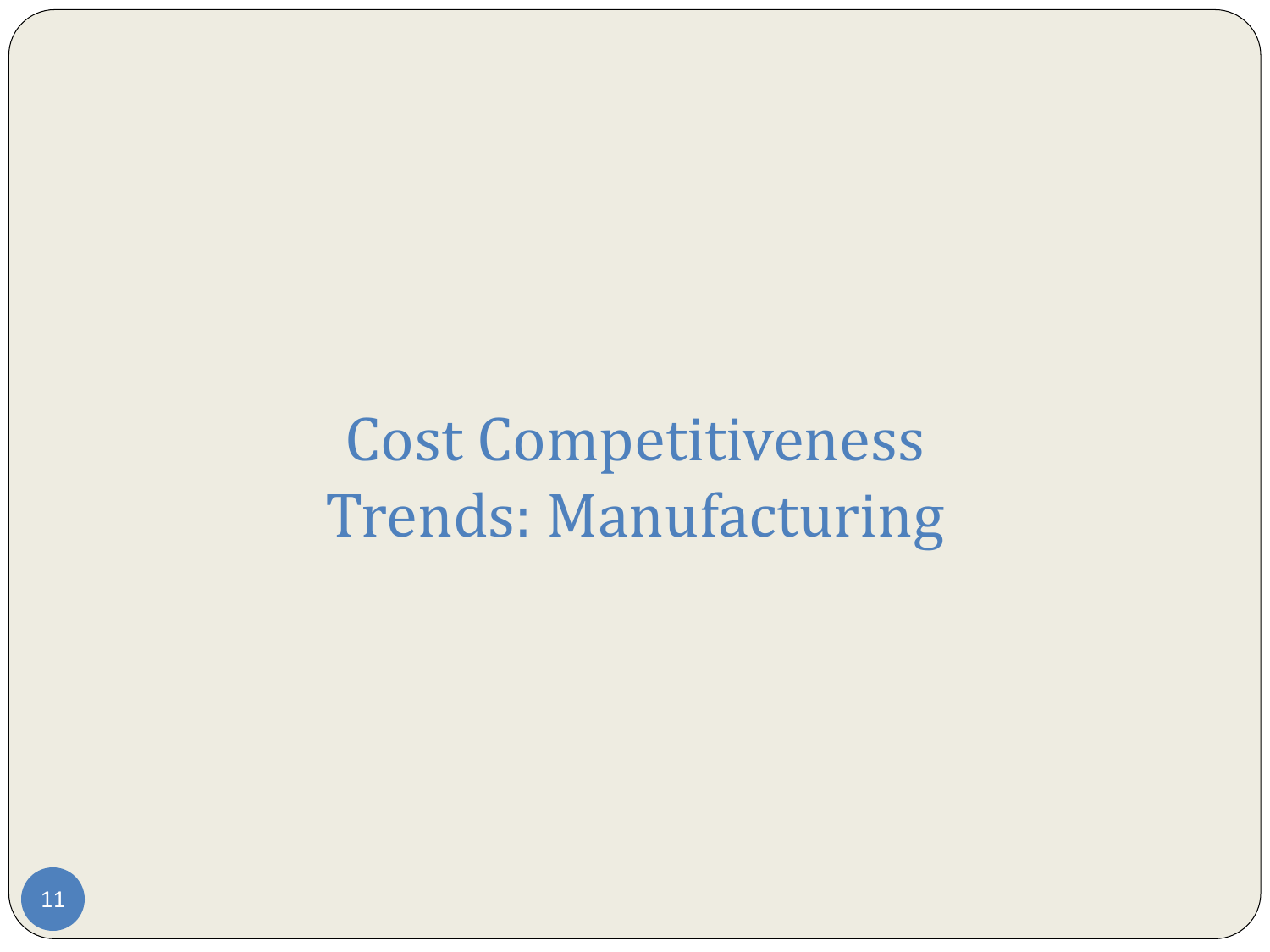#### **Unit Labour Cost Growth, U.S. Dollars, Manufacturing Sector, Canada and the United States, Compound, Average Annual Growth Rate, 2000-2014**



Source: Conference Board International Comparisons of Manufacturing and Unit Labor Costs Program.

**%**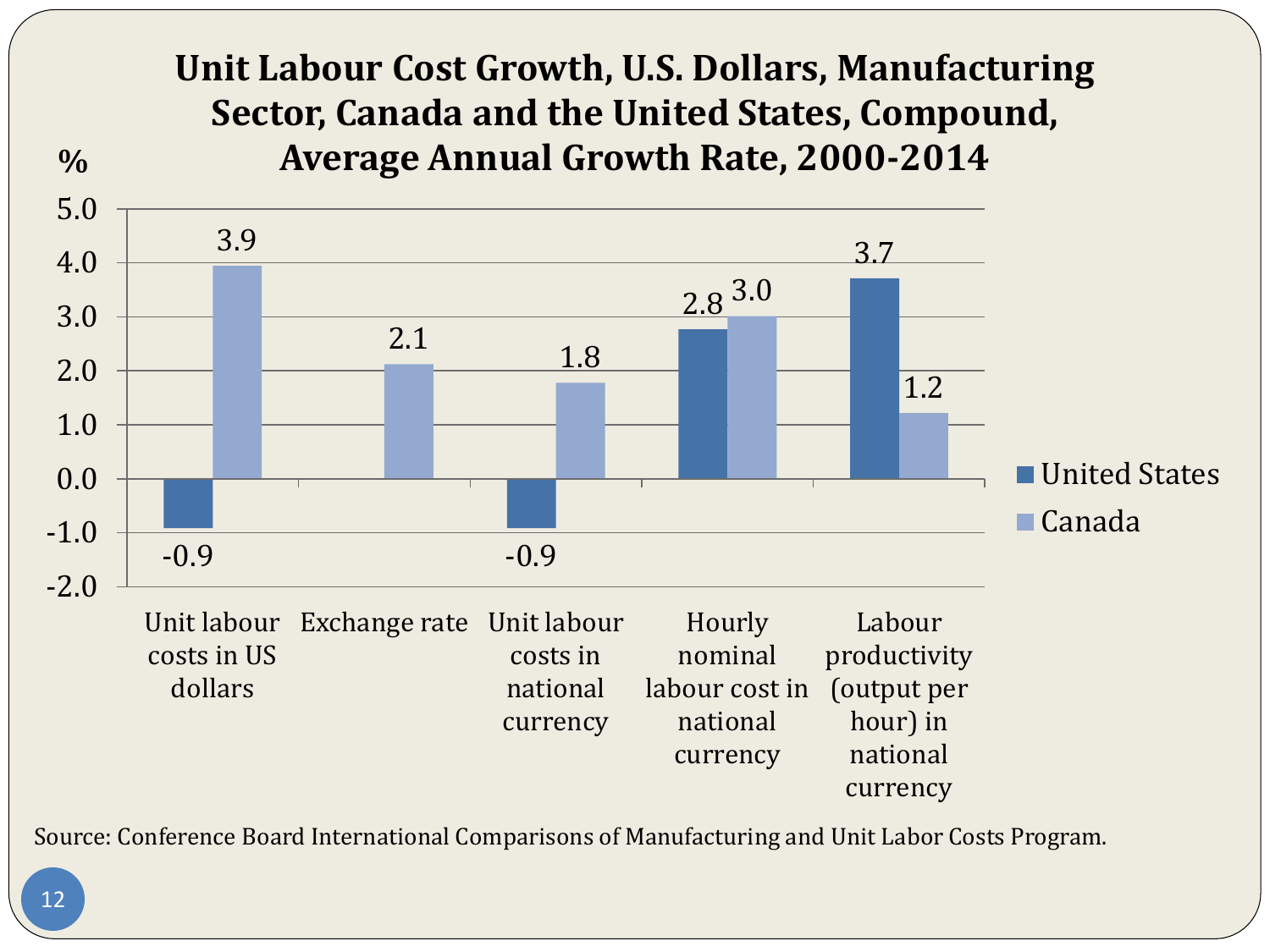### **Unit Labour Costs, Manucfacturing, Canada and the United States, U.S. Dollars, 1950-2014, 2000=100**

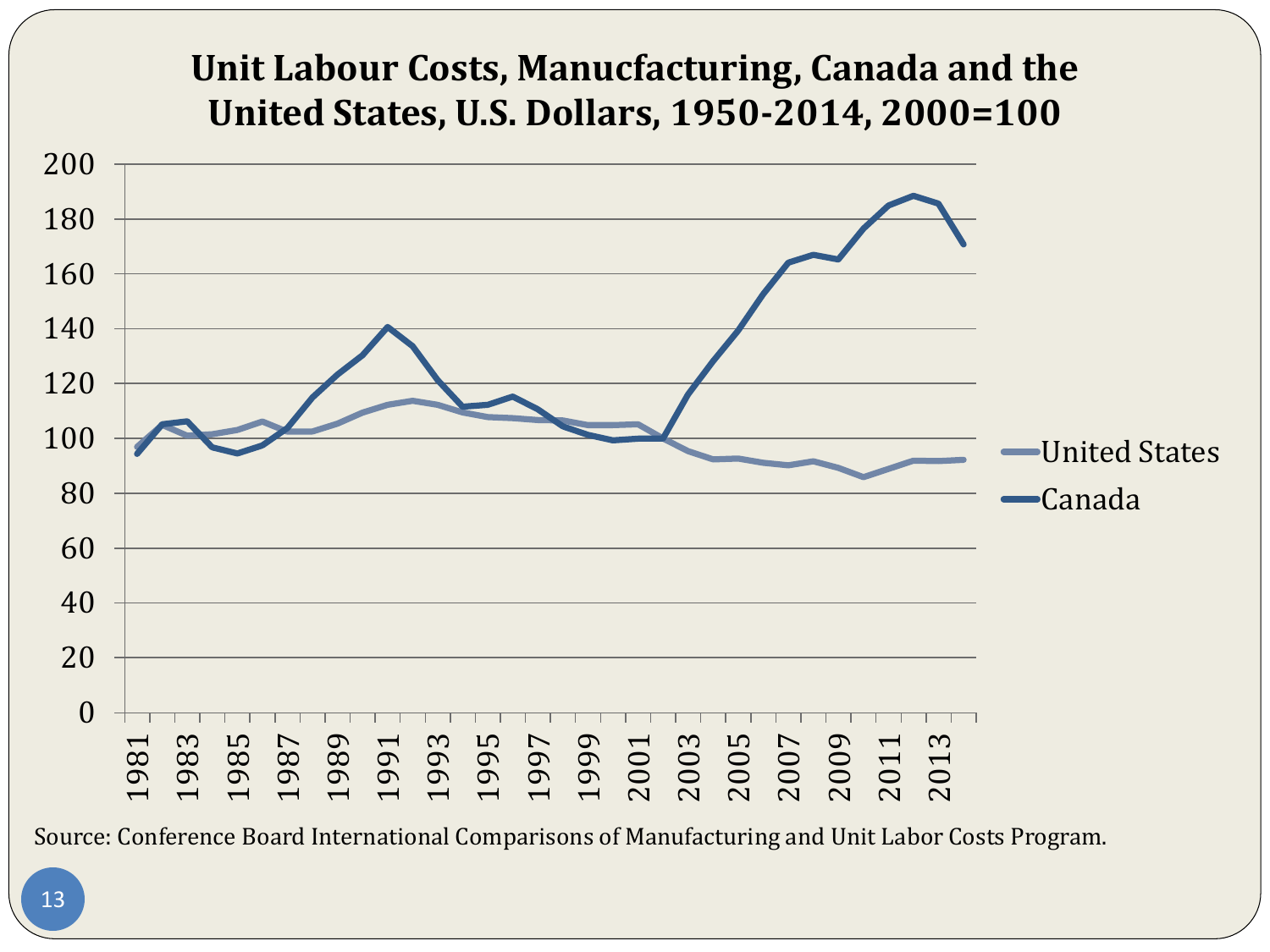### **Nominal Hourly Labor Costs, Manufacturing, Canada and the United States, National Currency, 1950-2014, 2000=100**

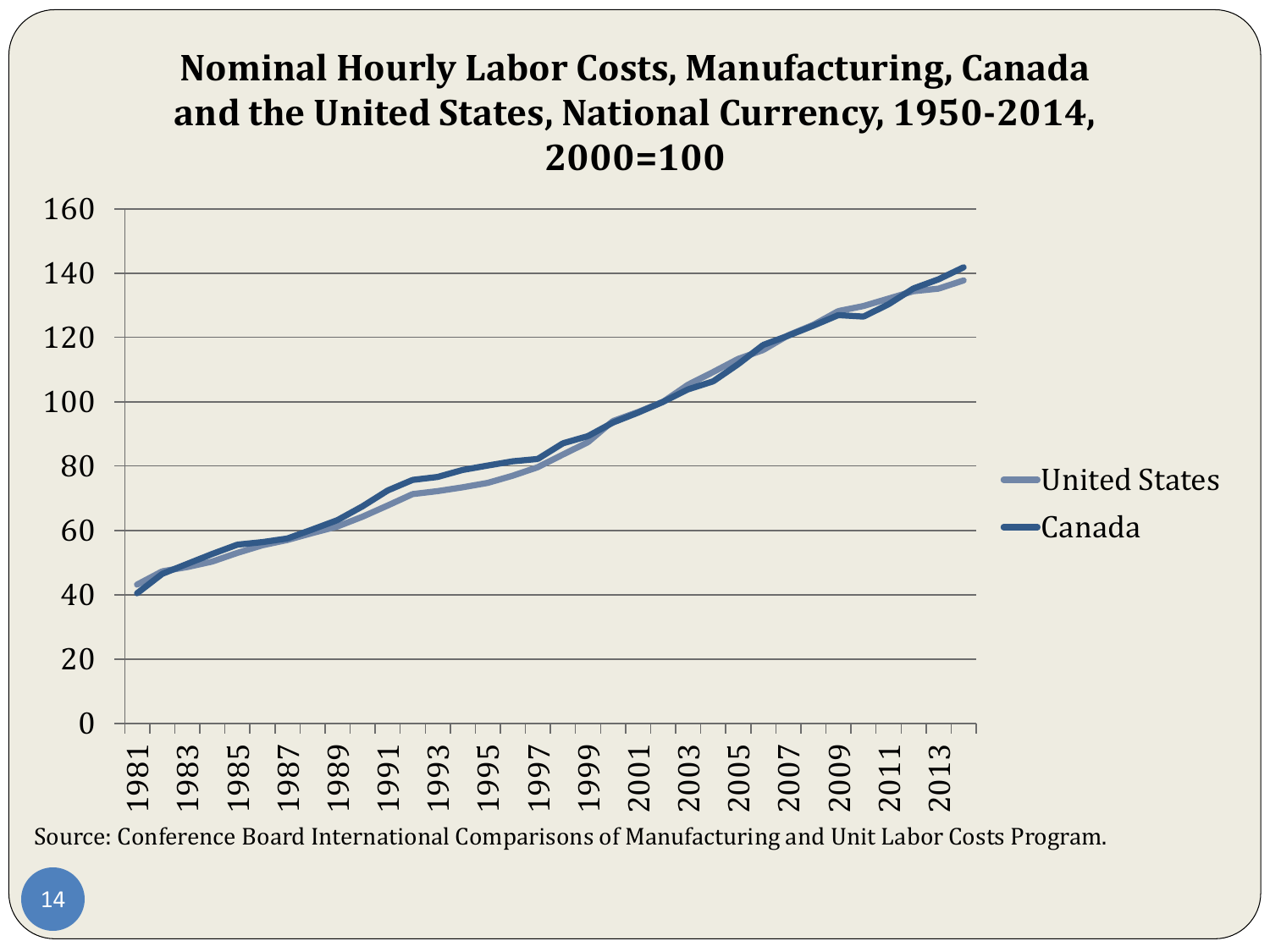### **Real Value Added Output, Manufacturing, Canada and the United States, National Currency, 1950-2014, 2000=100**

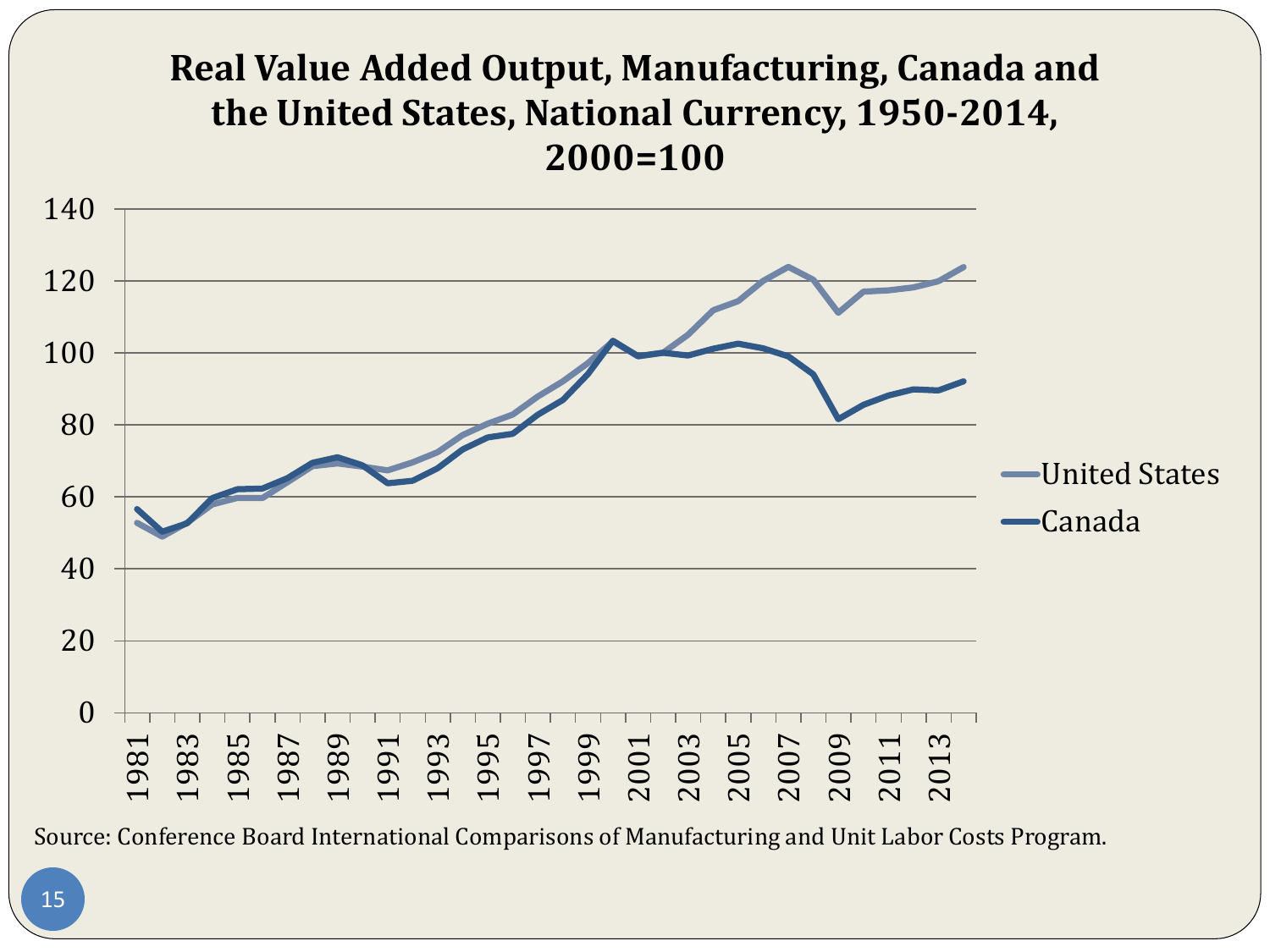#### **Hours Worked, Manufacturing, Canada and the United States, 1950-2014, 2000=100**

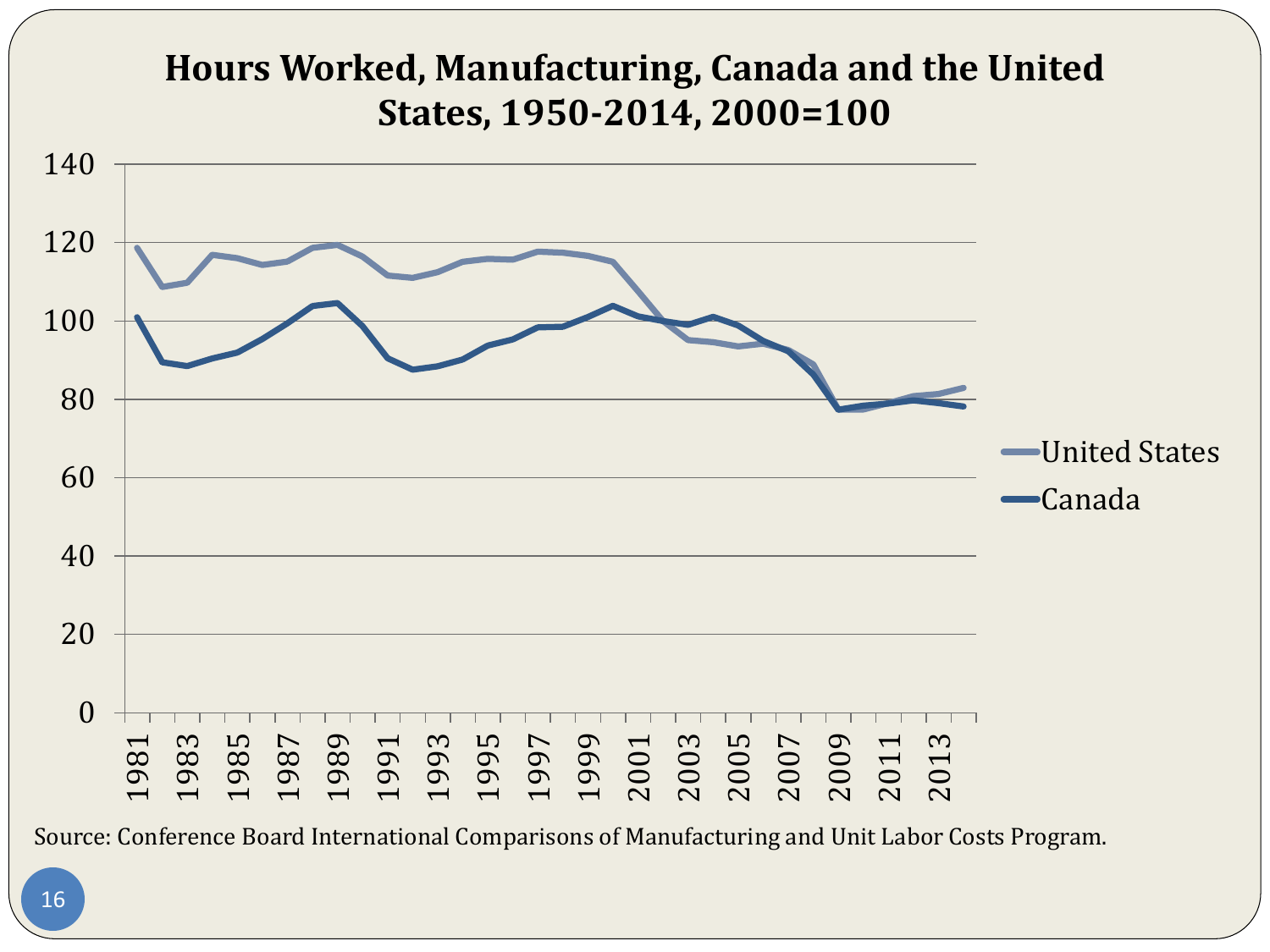#### **Output Per Hour, Manufacturing, Canada and the United States, National Currency, 1950-2014, 2000=100**

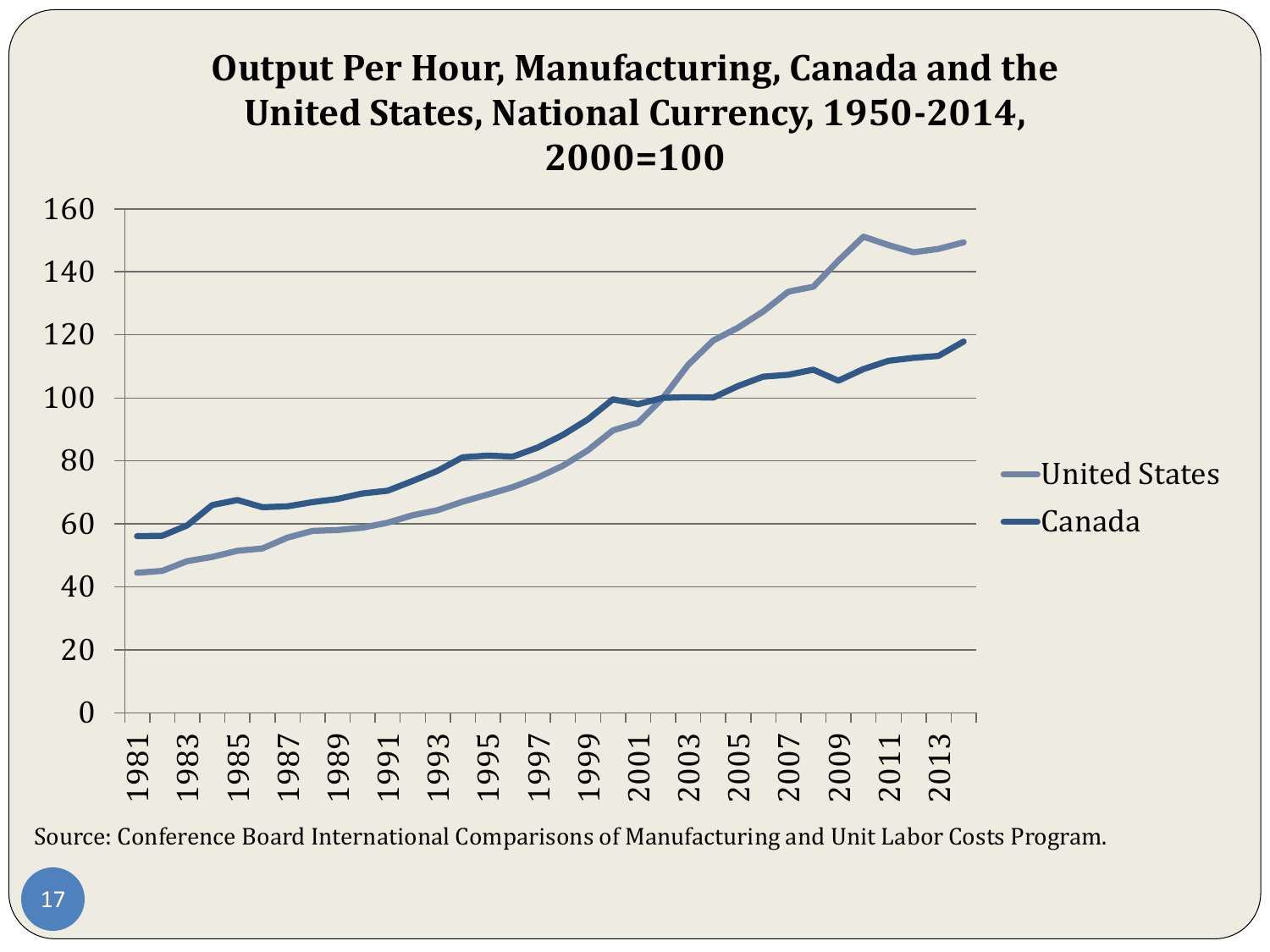## Exchange Rate Trends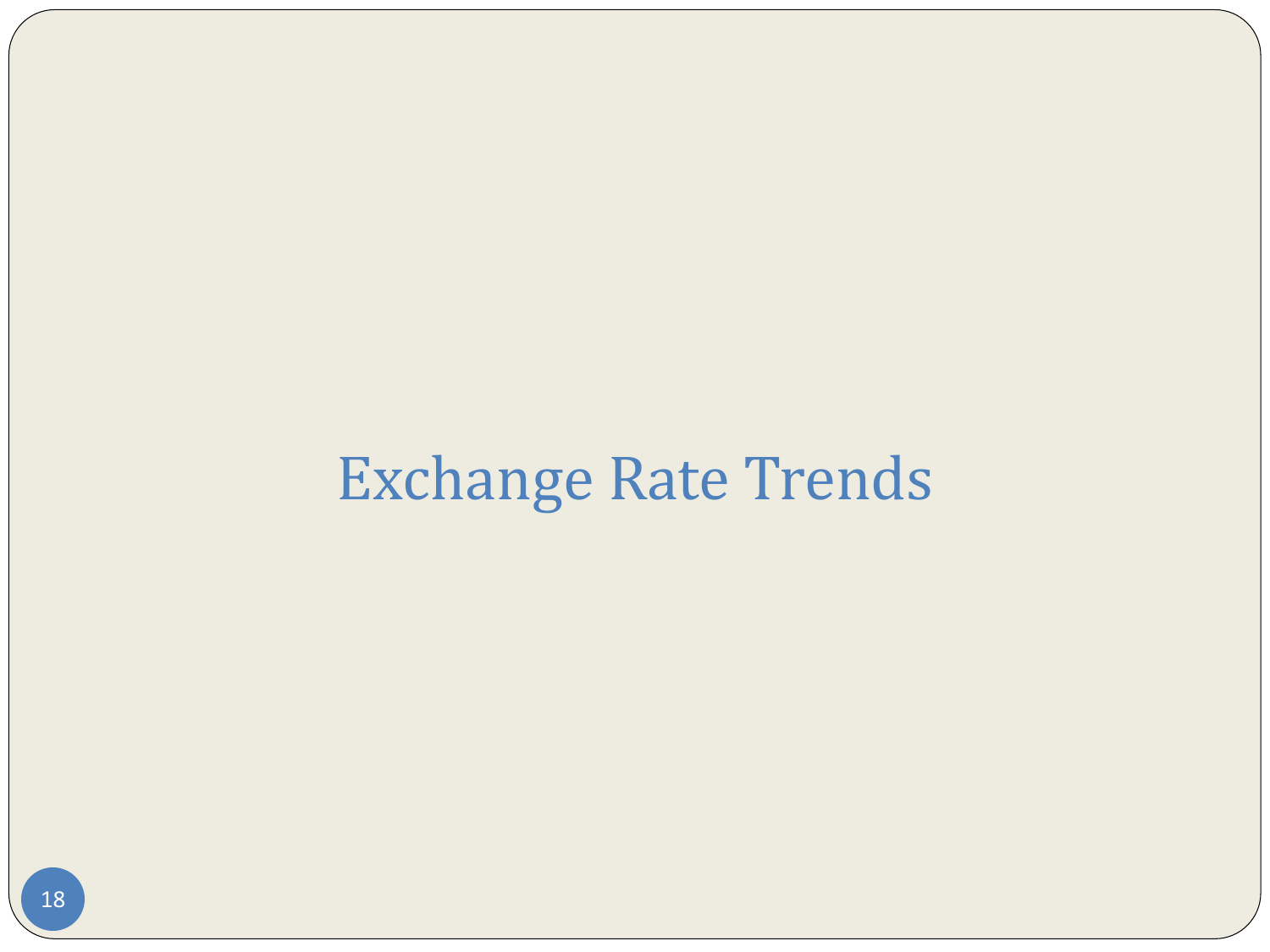### **Canada-U.S. Exchange Rate (CAD per USD) and West Intermediate Oil Price (U.S. Dollars Per Barrel), 1981-**



Source: CANSIM 176-0064 and FRED (St. Louis Fed) from U.S. Energy Information Administration. 2015 values are an average based on data up to September 2015.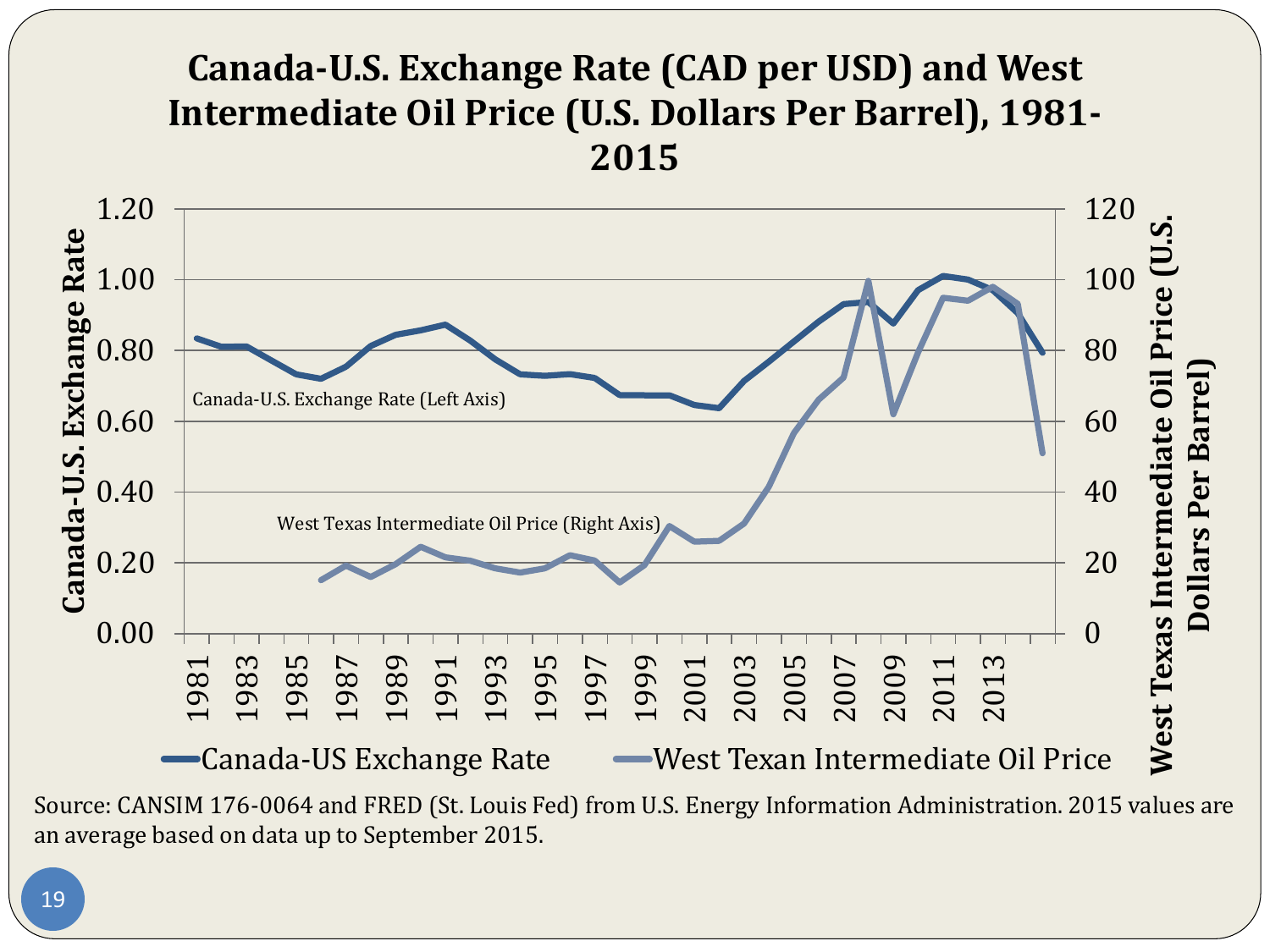### Productivity Explanations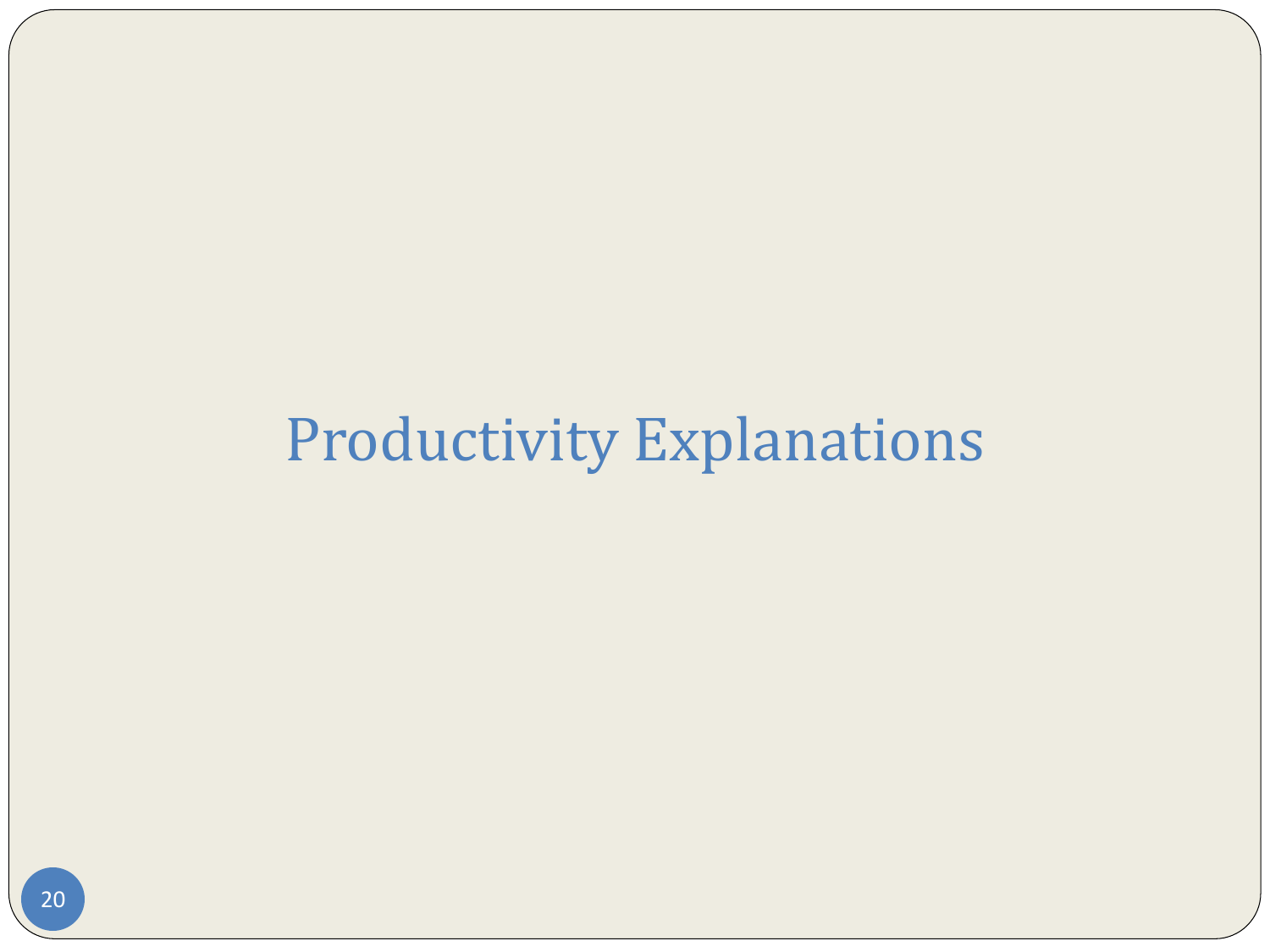#### **Percentage Point Contributions of Capital Intensity, Labour Composition, and MFP to Labour Productivity Growth, Business Sector, Canada, 2000-2013**

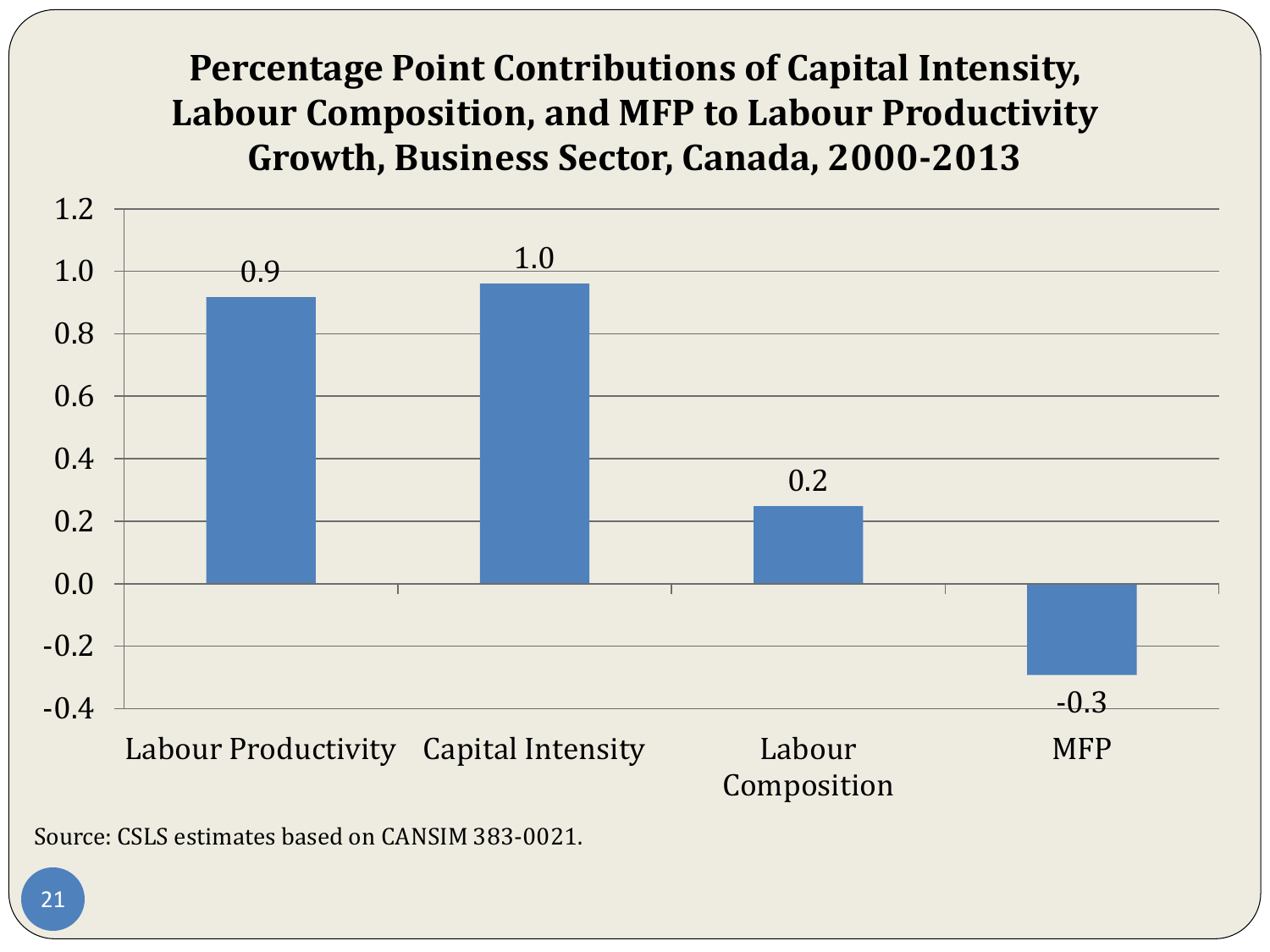### **CSLS Labour Productivity Decomposition, Business Sector, Compound Average Annual Growth Rates, Per Cent, Canada, 2000-2012**

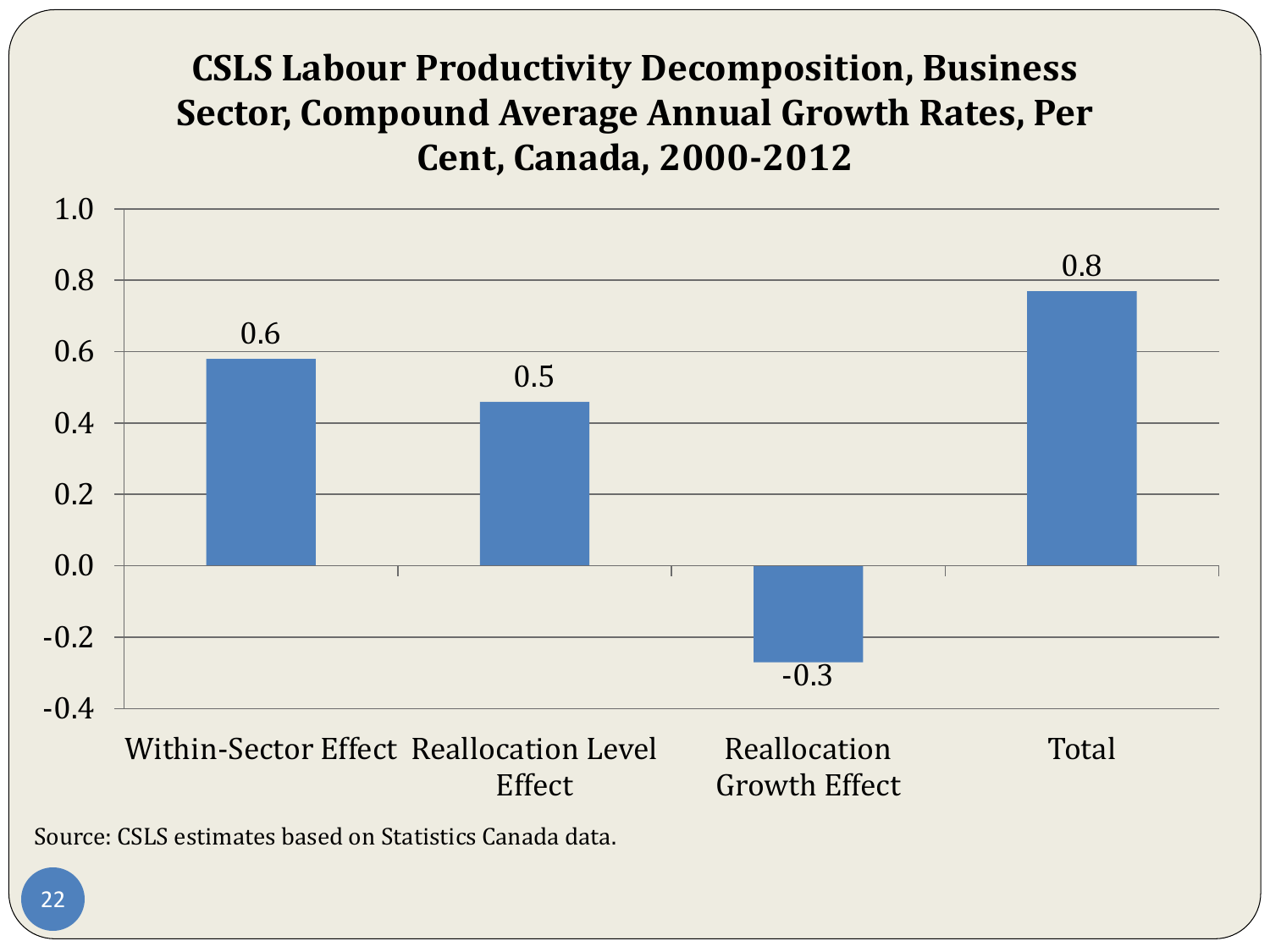#### **Annual Growth Rate of GDP and its Components, Canada, 1981-2000 and 2000-2014**

1981-2000 2000-2014



Source: CSLS estimates based on CANSIM 380-0064.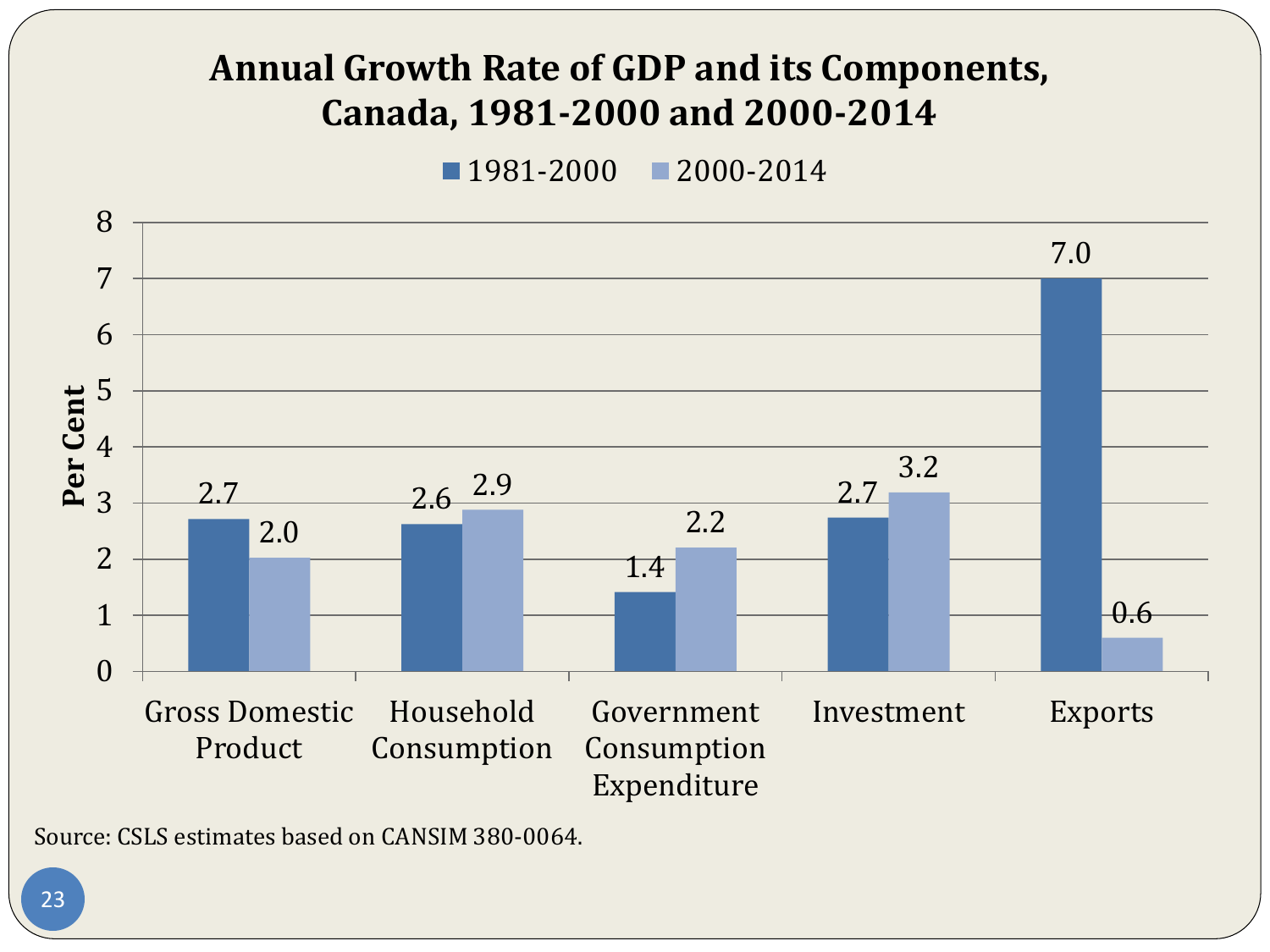### **International Exports as a Share of GDP (Chained 2007 Dollars), Canada, 1981-2014**

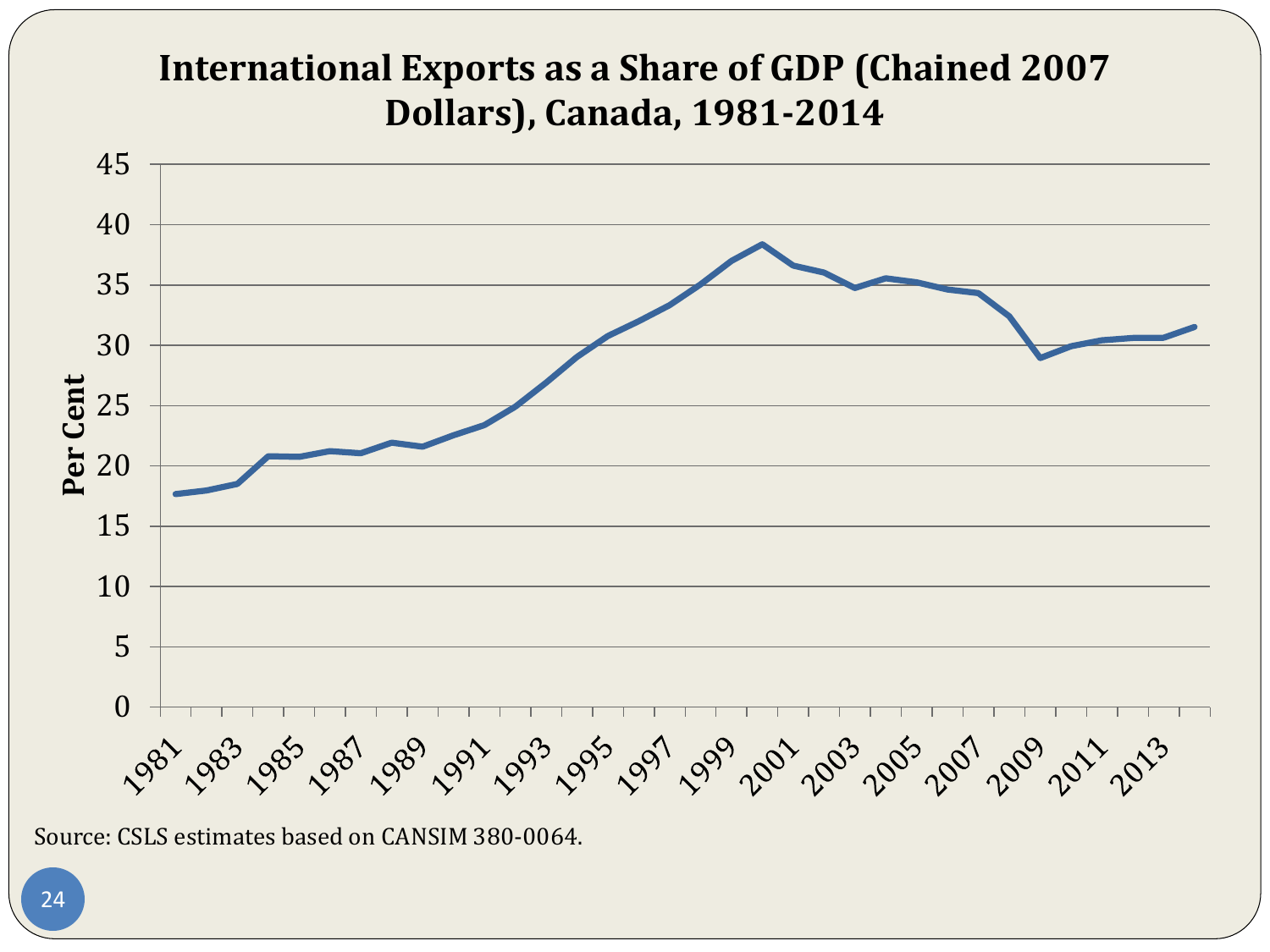

Source: CSLS estimates based on CANSIM 380-0064.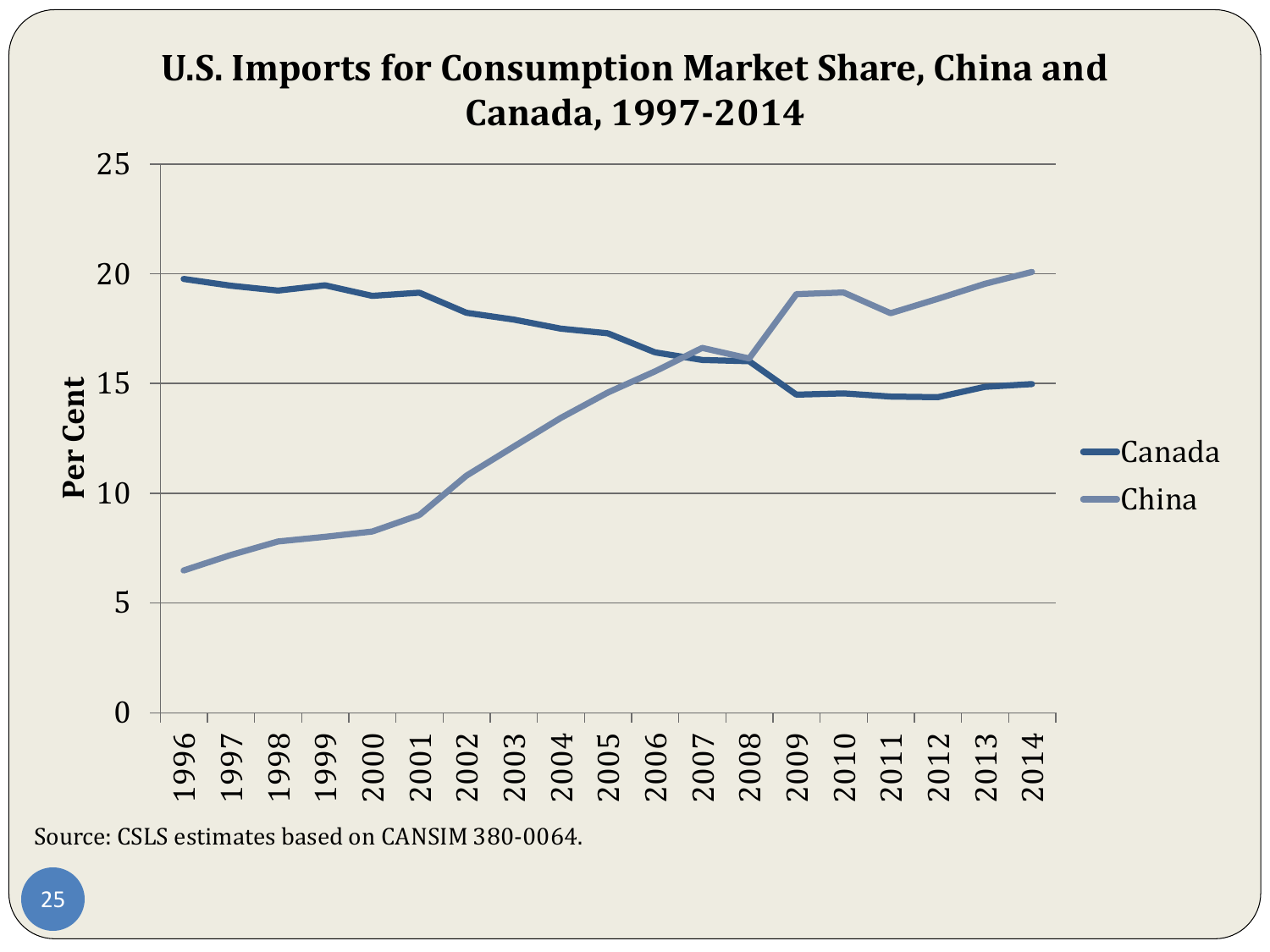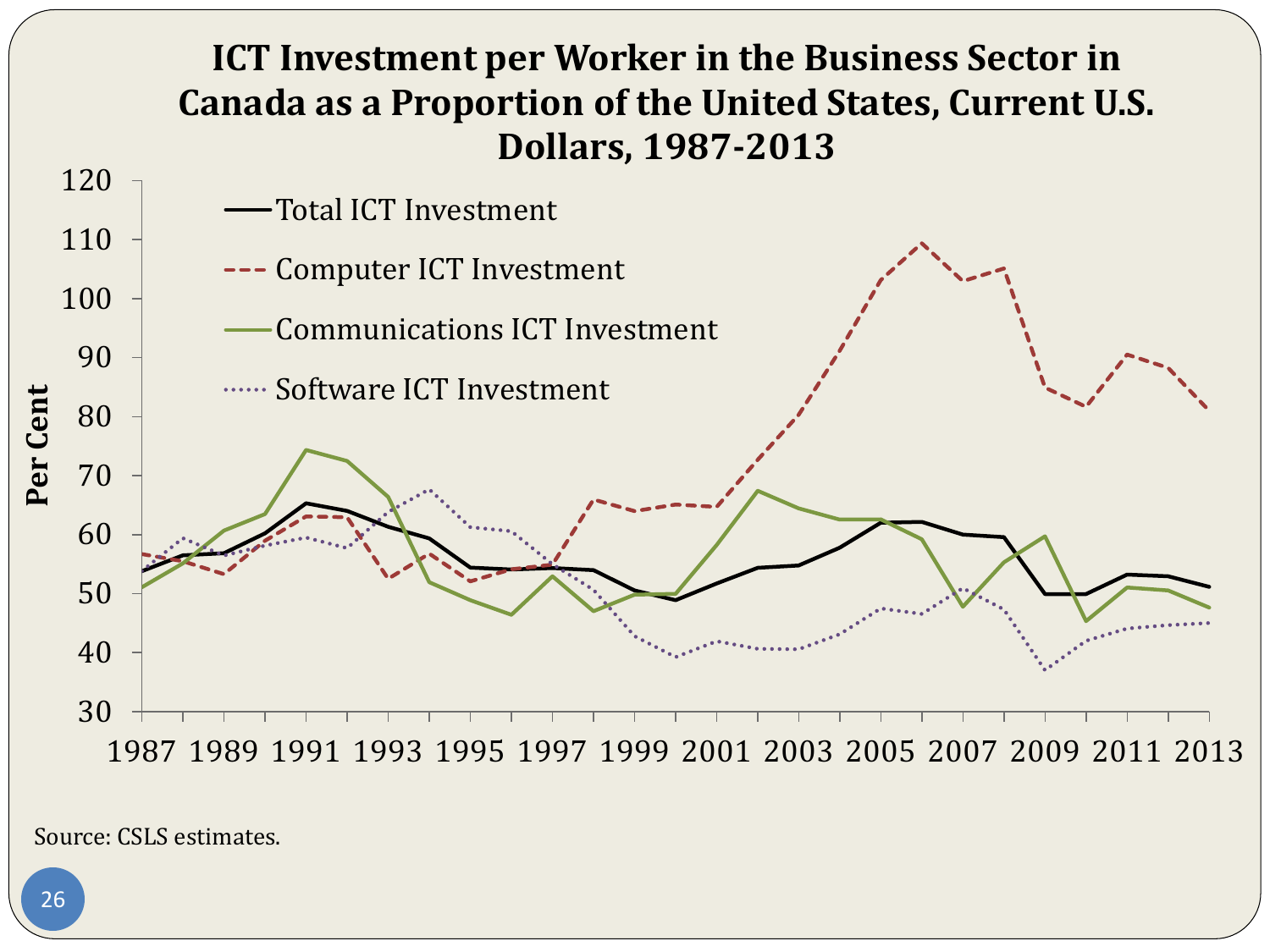

Source: OECD Main Science and Technology Indicators for United States and Australia. OECD Main Science and Technology Indicators for Canada from 1981-1993 and CANSIM 358-0024 and CANSIM 380-0064 for 1994-2014. 2015 is based on Statistics Canada data for BERD and an estimate of GDP which assumes 2.0 per cent growth.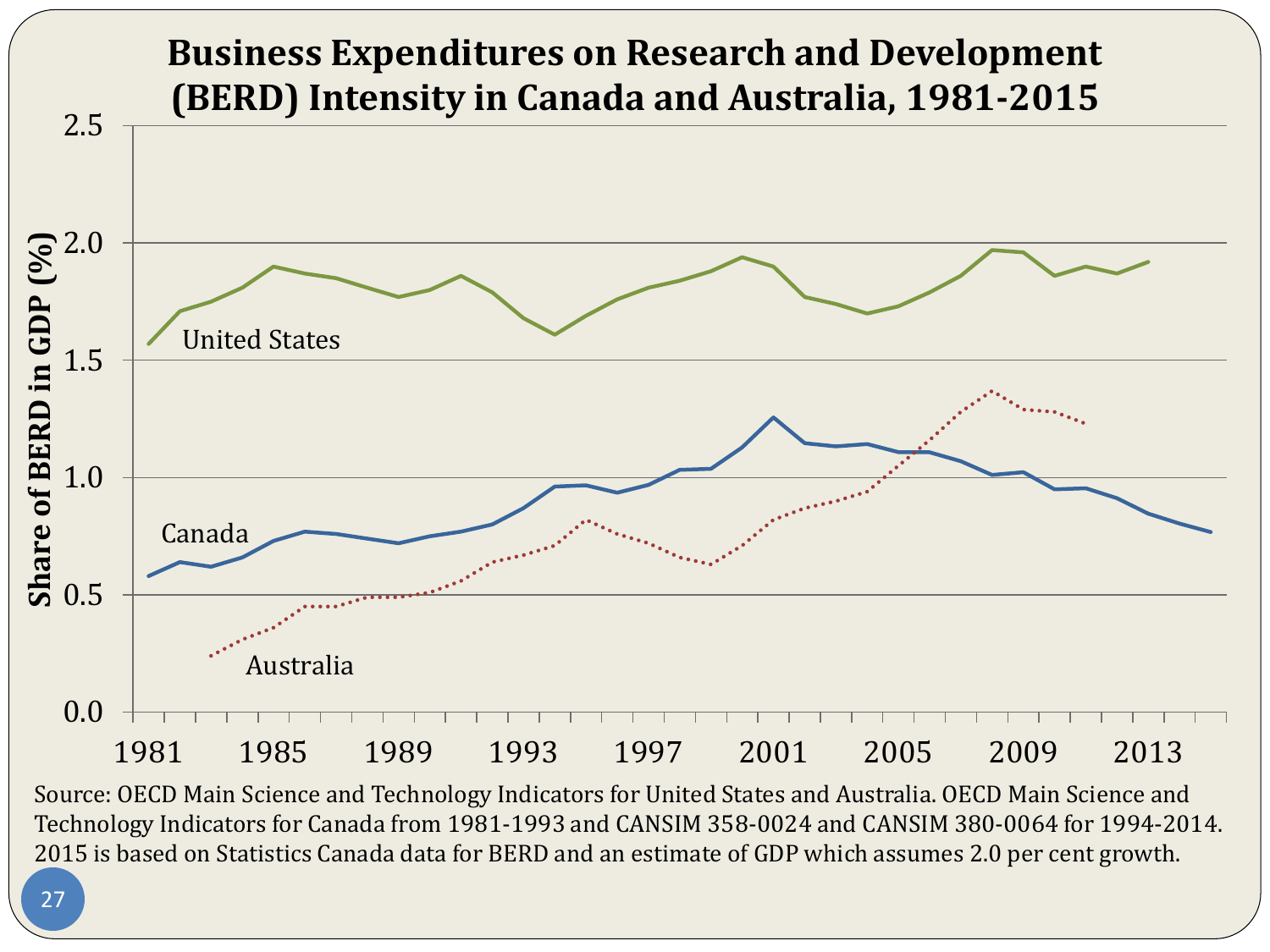# Appendix Charts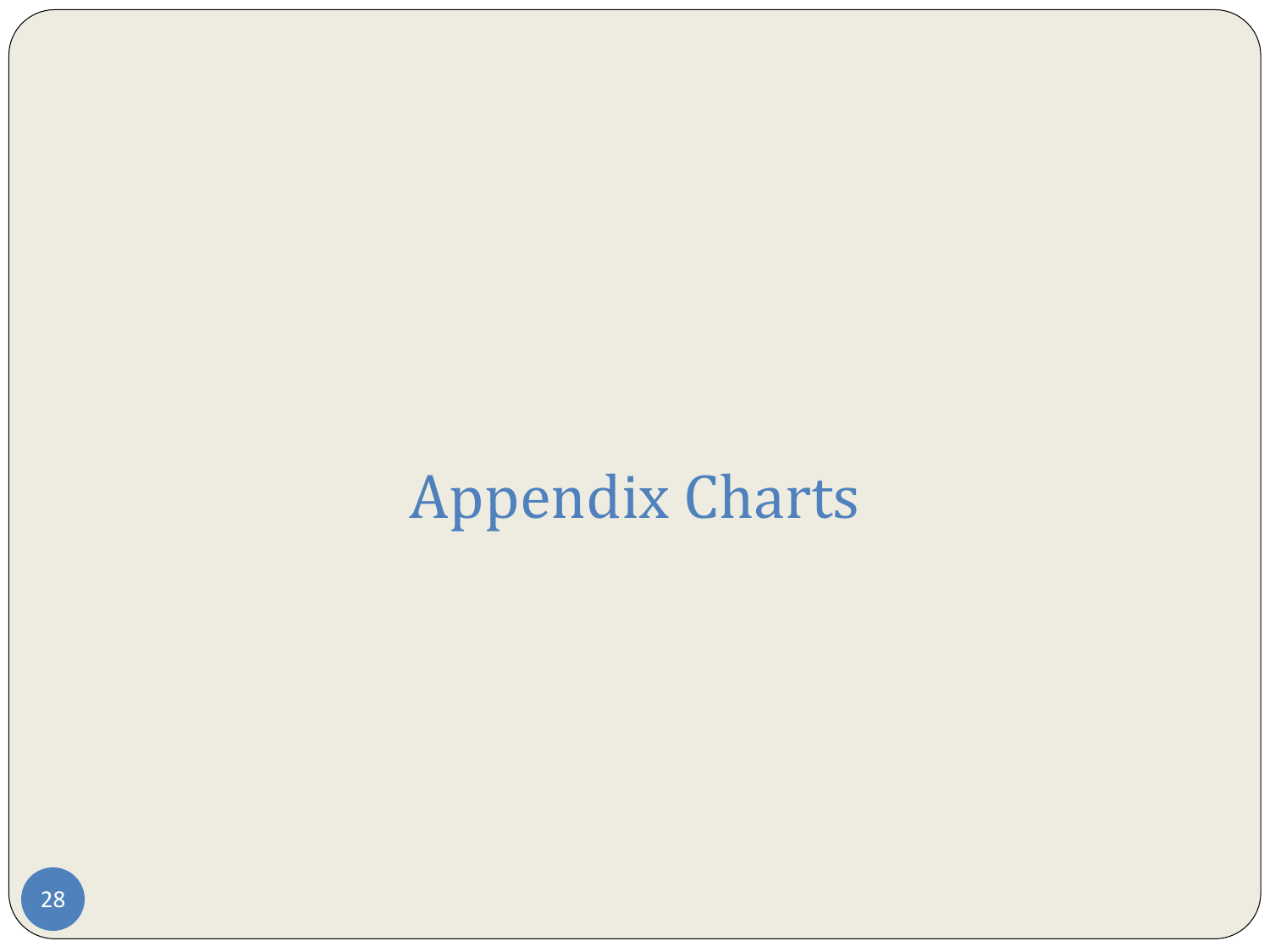#### **Unit Labour Cost Growth, U.S. Dollars, Business Sector, Canada and the United States, Compound Average Annual Growth Rate, 1981-2014**



Source: CANSIM 383-0008 and BLS Labour Productivity and Costs Program.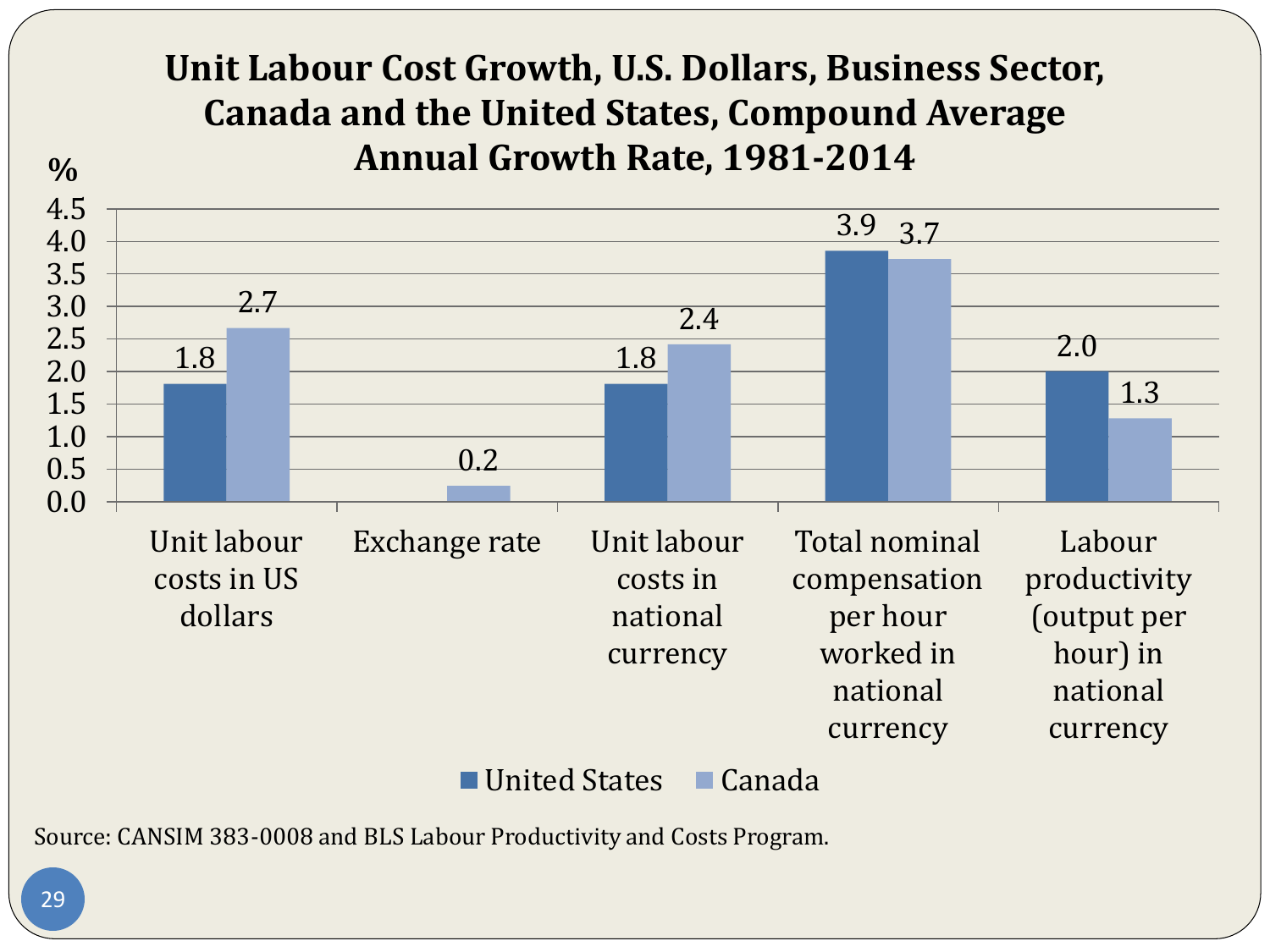#### **Unit Labour Cost Growth, U.S. Dollars, Business Sector, Canada and the United States, Compound Average Annual Growth Rate, 1981-2000**

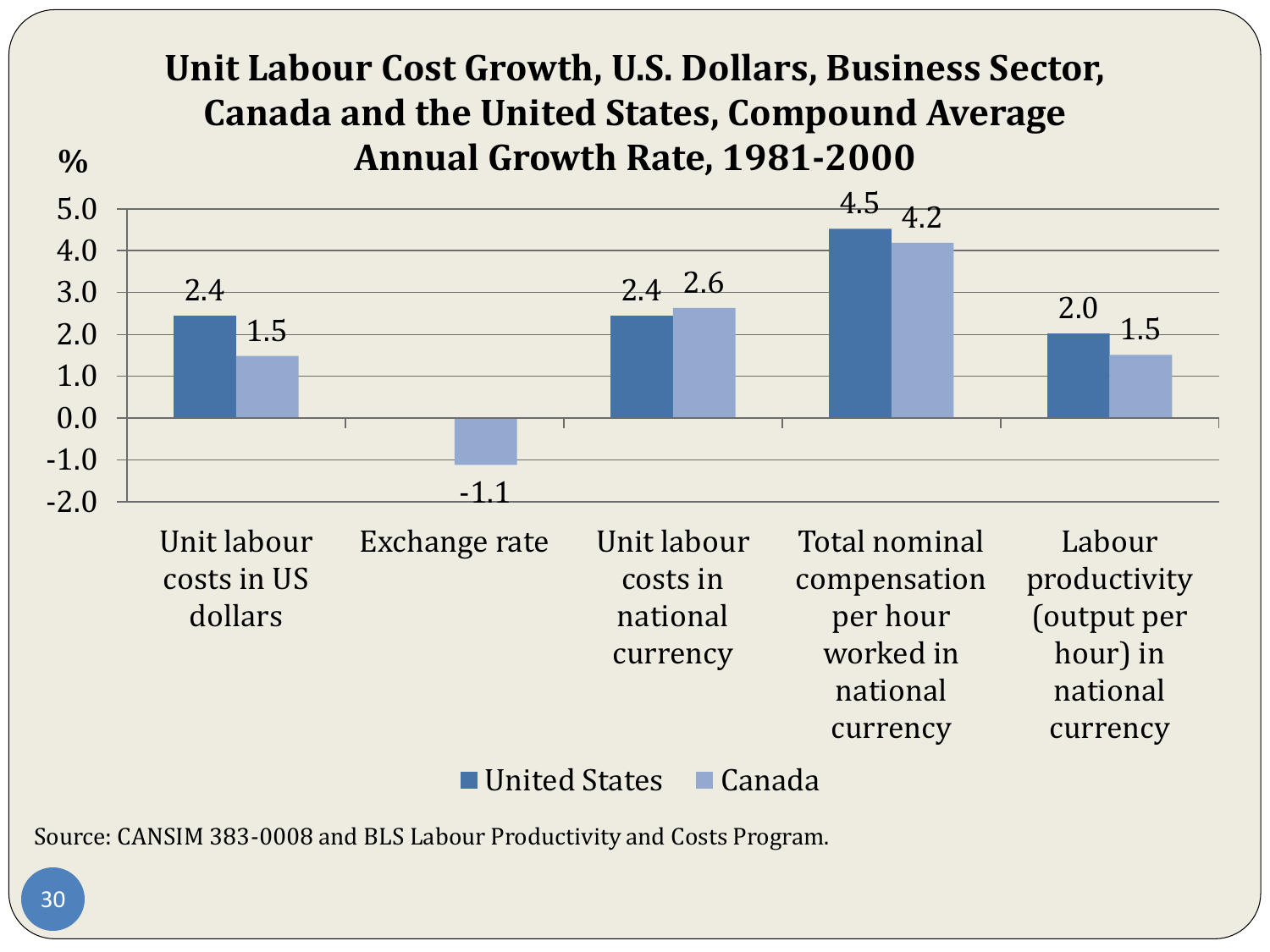#### **Unit Labour Cost Growth, U.S. Dollars, Manufacturing Sector, Canada and the United States, Compound Average Annual Growth Rate, 1981-2014**



Source: Conference Board International Comparisons of Manufacturing and Unit Labor Costs Program.

**%**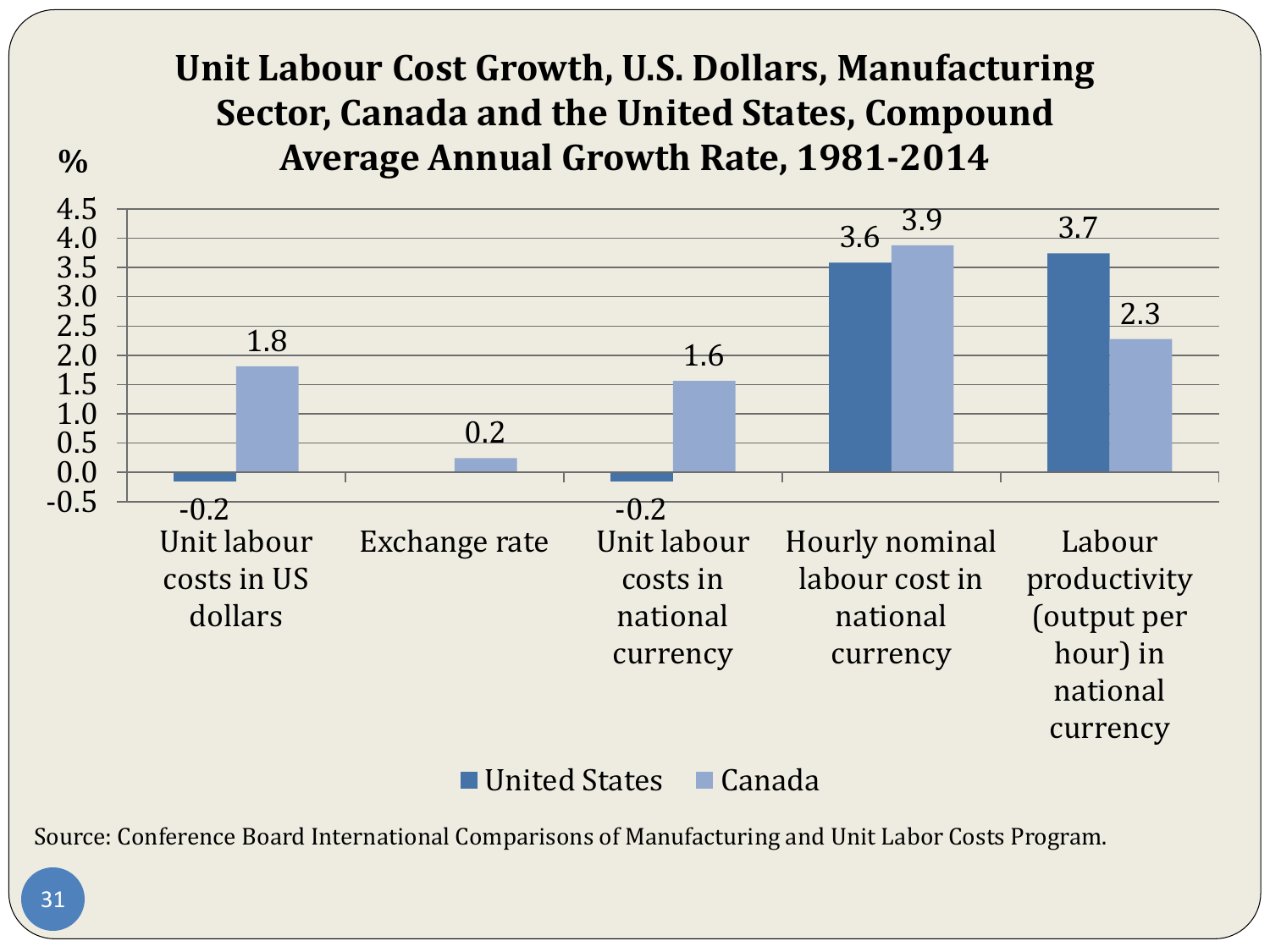#### **Unit Labour Cost Growth, U.S. Dollars, Manufacturing Sector, Canada and the United States, Compound Average Annual Growth Rate, 1981-2000**



Source: Conference Board International Comparisons of Manufacturing and Unit Labor Costs Program.

**%**